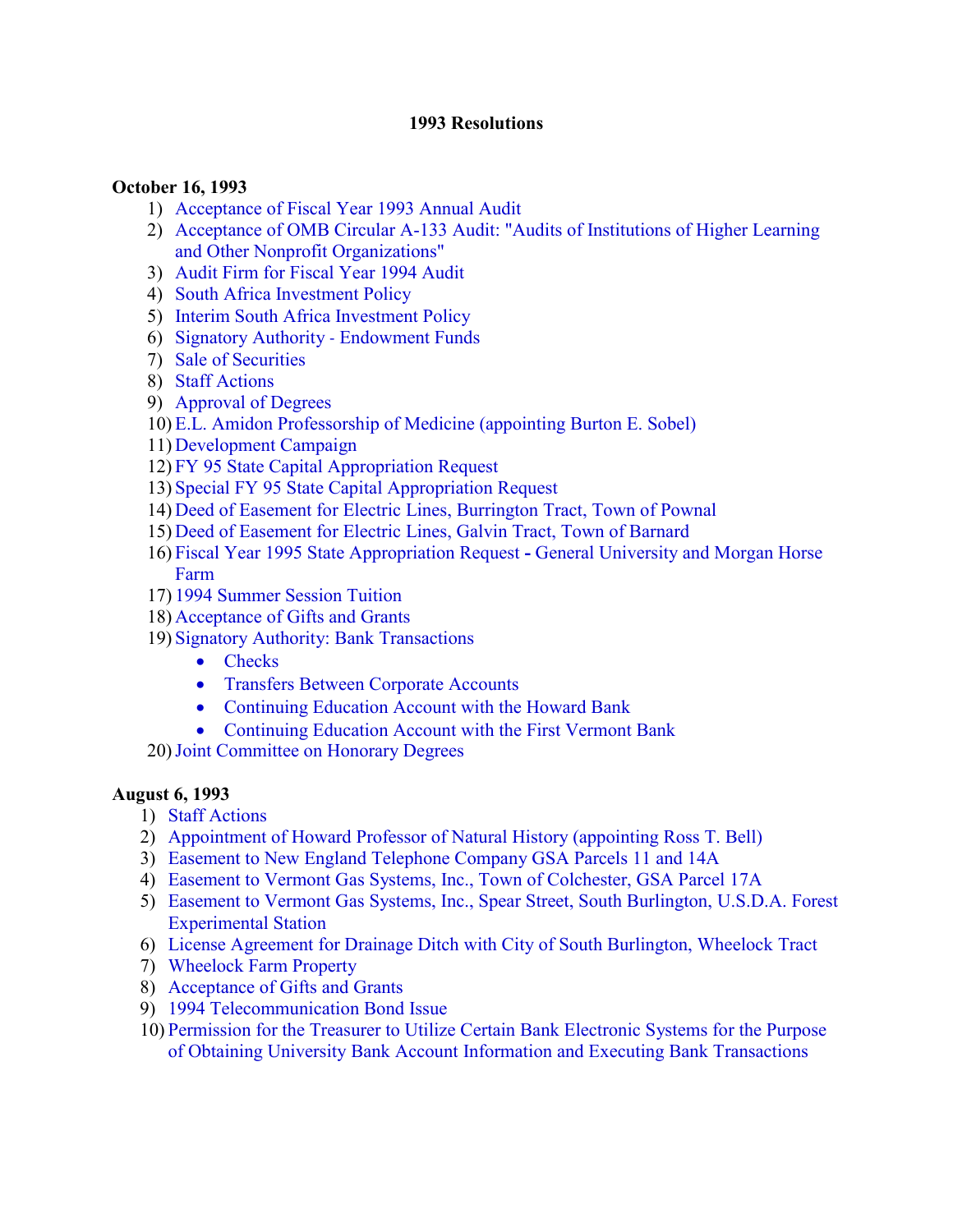#### **May 8, 1993**

- 1) [Authorization to Engage Cambridge Associates, Inc., as Investment Consultant](#page-14-0)
- 2) [Staff Actions](#page-14-0)
- 3) [Authorization for President to Award Degrees at Commencement](#page-14-0)
- 4) [Revision of Section 600 of Officers' Handbook \(Officers of the Libraries\)](#page-14-0)
- 5) [Change in Name of Department of Physiology and Biophysics](#page-14-0)
- 6) [Reorganization of Department of Civil Engineering and Mechanical Engineering and](#page-14-0)  Change in Name
- 7) [Five Year Anniversary of Race and Culture Course](#page-15-0)
- 8) [Request to Explore Initiatives to Maximize UVM's Potential to Achieve Development](#page-15-0) Goals
- 9) [Easements for Underground Utility Service \(Bioresearch Complex\)](#page-16-0)
- 10) [License Agreement to Cable Television Provider, City of Burlington](#page-16-0)
- 11)[Compressed Natural Gas Shuttle Bus Grant](#page-17-0)
- 12) [Fiscal Year 1994 Budget Premises: General University](#page-18-0)
- 13) [Fiscal Year 1994 Operating Budget: Morgan Horse Farm](#page-18-0)
- 14) [Tuition and Overseas Program Charges for Fiscal Year 1994](#page-18-0)
- 15) [Fees for Fiscal Year 1994](#page-18-0)
- 16)[Room and Meal Rates, Fiscal Year 1994](#page-18-0)
- 17) [Acceptance of Gifts and Grants/Contracts](#page-19-0)
- 18) [Wire Transfers with the Howard Bank, N.A.](#page-19-0)

#### **February 6, 1993**

- 1) [Audit Firm for Fiscal Year 1993 Audit](#page-20-0)
- 2) [Staff Actions](#page-20-0)
- 3) [Authorization for President to Award Degrees in March](#page-20-0)
- 4) [Planning for Future Campaigns](#page-20-0)
- 5) [Acceptance of Gifts and Grants and Contracts](#page-21-0)
- 6) [Establishment of Account with the Bank of Vermont](#page-21-0)
- 7) [Transfer Between Corporate Accounts](#page-21-0)
- 8) [Sale of Securities](#page-21-0)
- 9) [Flanders Charitable Reminder Unitrust](#page-22-0)
- 10)[Retiring Trustees \(Afi Ahmadi, Leon F. Babbie, John H. Bloomer, Thomas C. Spater, and](#page-22-0)  Stevenson H. Waltien, Jr.)

#### **February 4, 1993**

- 1) [Resolution Recommending the Appointment of Interim President Thomas P. Salmon, and](#page-24-0) Recommending a National Search for President be Initiated
- 2) [Resolution authorizing Chair to offer Presidency to Thomas P. Salmon, and that](#page-24-0) a National Search Will be Done

#### **January 7, 1993**

1) [Authorization for President to Award Honorary Degrees at Commencement](#page-25-0)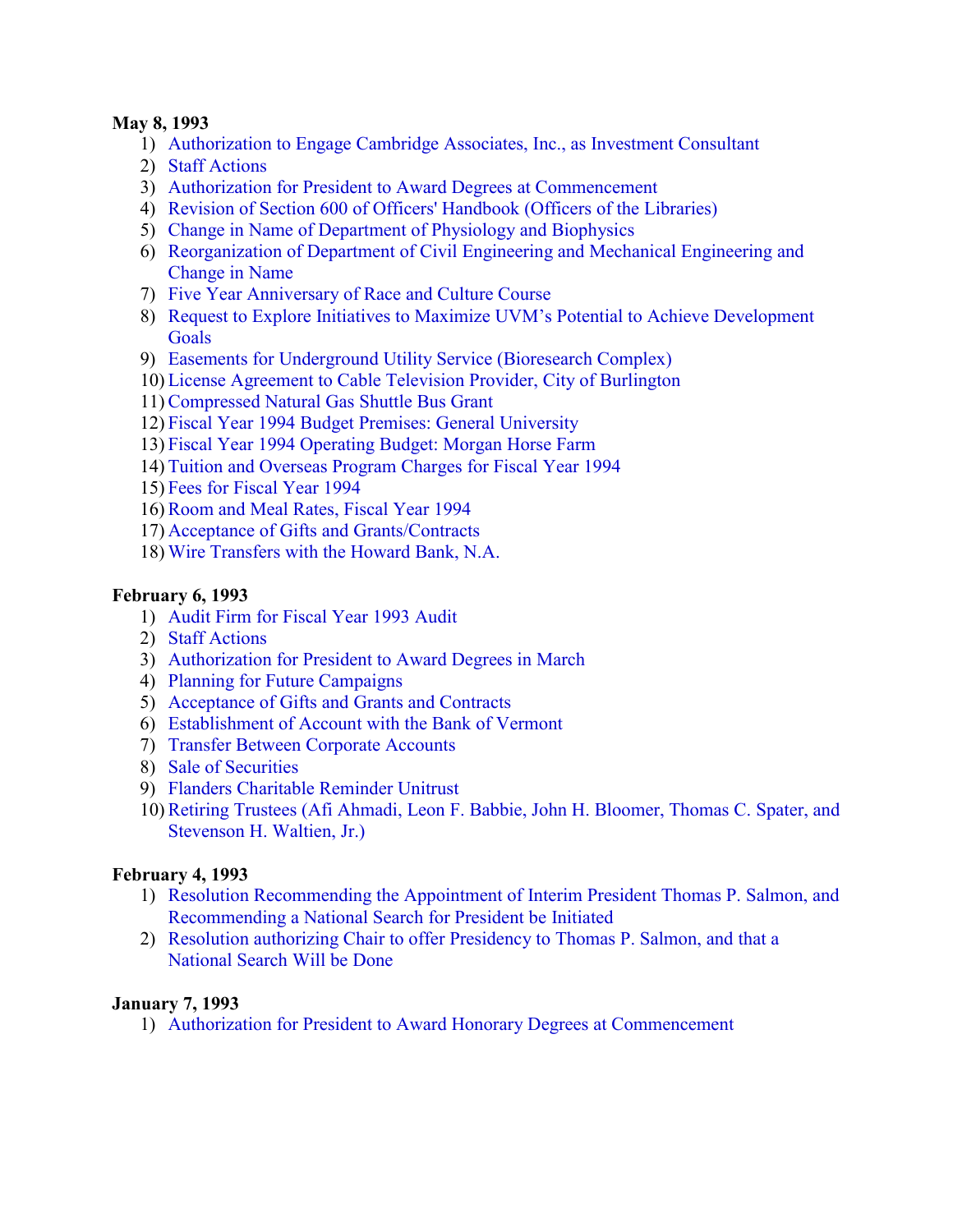## **RESOLUTIONS FULL BOARD**

#### **October 16, 1993**

## <span id="page-2-0"></span>**AUDIT COMMITTEE**

#### **Acceptance of Fiscal Year 1993 Annual Audit**

WHEREAS, the books and accounts of the University of Vermont and State Agricultural College for the fiscal year ended June 30, 1993, have been audited by KPMG Peat Marwick, Certified Public Accountants, under the supervision of the Auditor of Accounts, State of Vermont, and the report of such audit published in de tail in accordance with 16, V.S.A., Section 2281(a);

BE IT RESOLVED, that in accordance with authorization contained in the Bylaws, the Board hereby accepts such audit in lieu of the annual audit, and that the same be considered as the report of the Audit Committee.

#### **Acceptance of OMB Circular A-133 Audit: "Audits of Institutions of Higher Education and Other Nonprofit Institutions"**

WHEREAS, the books and accounts of Federal awards made to the University of Vermont and State Agricultural College for the fiscal years ended June 30, 1991 and 1992, have been audited on behalf of the United States Government by Coopers and Lybrand, Certified Public Accountants, accordance with generally accepted auditing standards and Government Auditing Standards issued by the Controller General of the United States, and the report of said audit is published in accordance with audit and reporting procedures outlined by the United States Office of Management and Budget's Circular A-133 Audits of Institutions of Higher Education and Other Nonprofit Institutions.

BE IT RESOLVED, that the Board of Trustees hereby accepts such audit which has been released to the Office of the Inspector General for National External Audit Resources of the United States Department of Health and Human Services.

## **Audit Firm for Fiscal Year 1994 Audit**

RESOLVED, that the Board of Trustees authorizes the Interim Vice President for Administration to enter into a contract with KPMG Peat Marwick, Certified Public Accountants, to conduct the annual audit of the University and other related audits for and during the fiscal year ending June 30, 1994, under the terms and conditions of KPMG Peat Marwick's proposal dated January 20, 1993, and contingent upon receipt of a confirmation letter from KPMG Peat Marwick, consistent with the terms and conditions of said proposal. The annual audit shall be conducted in compliance with the requirements of the University Bylaws and state and federal law.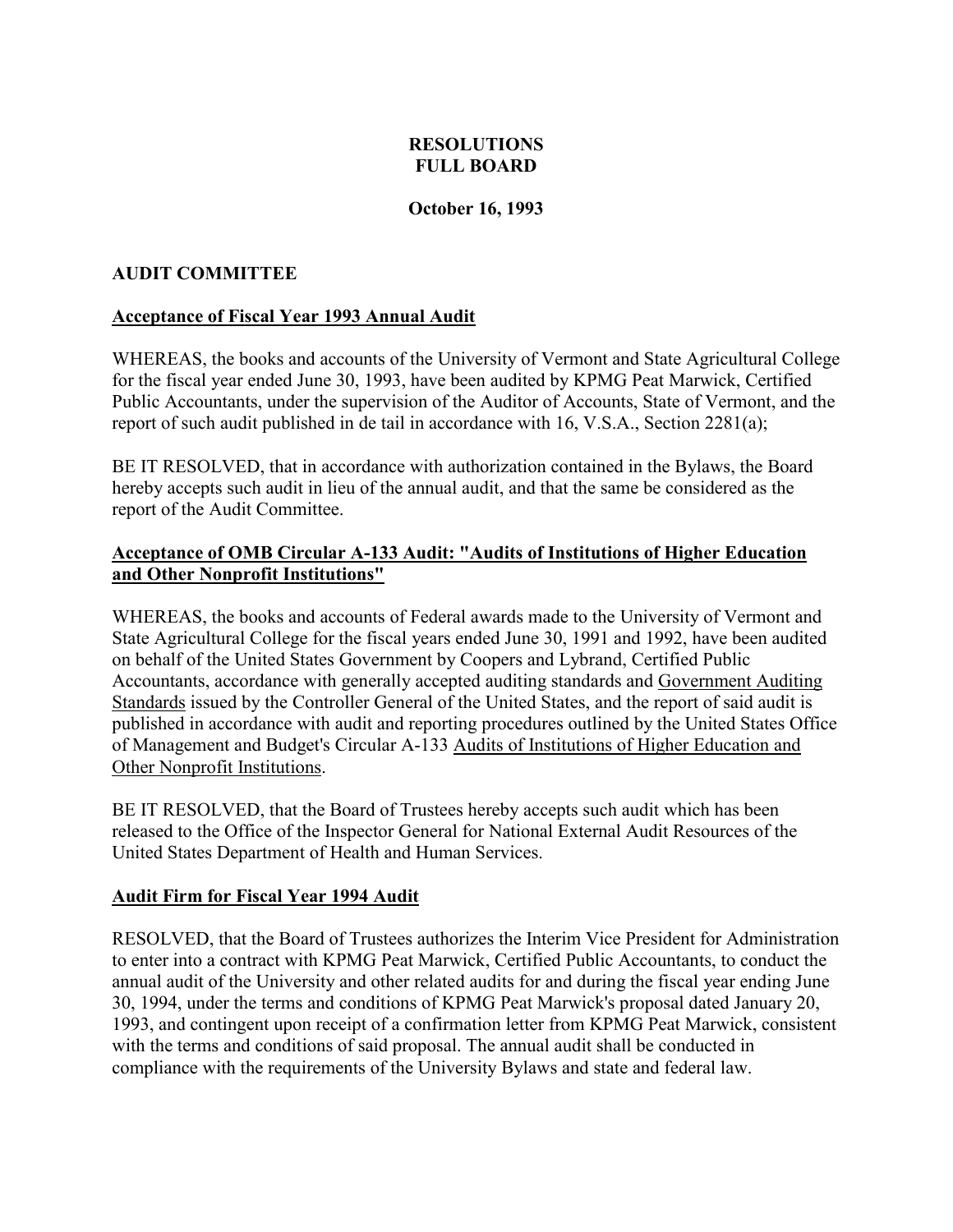## <span id="page-3-0"></span>**INVESTMENT COMMITTEE**

#### **South Africa Investment Policy**

WHEREAS, events in South Africa are proceeding toward free and fair elections; and

WHEREAS, on September 24, 1993, in a speech to the United Nations, Nelson Mandela encouraged the international community to invest in South Africa; and

WHEREAS, economic progress in South Africa is essential to the establishment of a stable government;

BE IT RESOLVED, that the Board of Trustees reaffirms its commitment to encouraging the end of apartheid in South Africa and endorses as being consistent the resolution passed December 6, 1985; and

BE IT FURTHER RESOLVED, the University of Vermont's Treasurer shall instruct the University's investment managers to remove all restrictions on investments in companies doing business in South Africa; and

BE IT FURTHER RESOLVED, that The Committee on Socially Responsible Investing shall monitor events in South Africa and each May report to the Investment Committee. If events indicate that the country is moving away from the establishment of freedom and democracy, the Committee on Socially Responsible Investing shall make appropriate recommendations, including possible re-establishment of investment restrictions; and

BE IT FURTIIER RESOLVED, that any prior resolutions inconsistent with this resolution are repealed.

#### **Interim South Africa Investment Policy**

In light of the proposed changes in the University's investment policy restrictions, the Treasurer will suspend enforcement of divestment of current holdings of companies doing business in South Africa until after October 16, 1993.

#### **Signatory Authority - Endowment Funds**

WHEREAS, the Board of Trustees has fiduciary responsibility for the University of Vermont and State Agricultural College Consolidated Endowment Funds, The University of Vermont Trust, certain Separately Invested Endowment funds, certain Charitable Trusts and the Pooled Income Fund; and

WHEREAS, from time to time documents relating to securities transfers, purchases, and sales are required in connection with the operation of these trusts;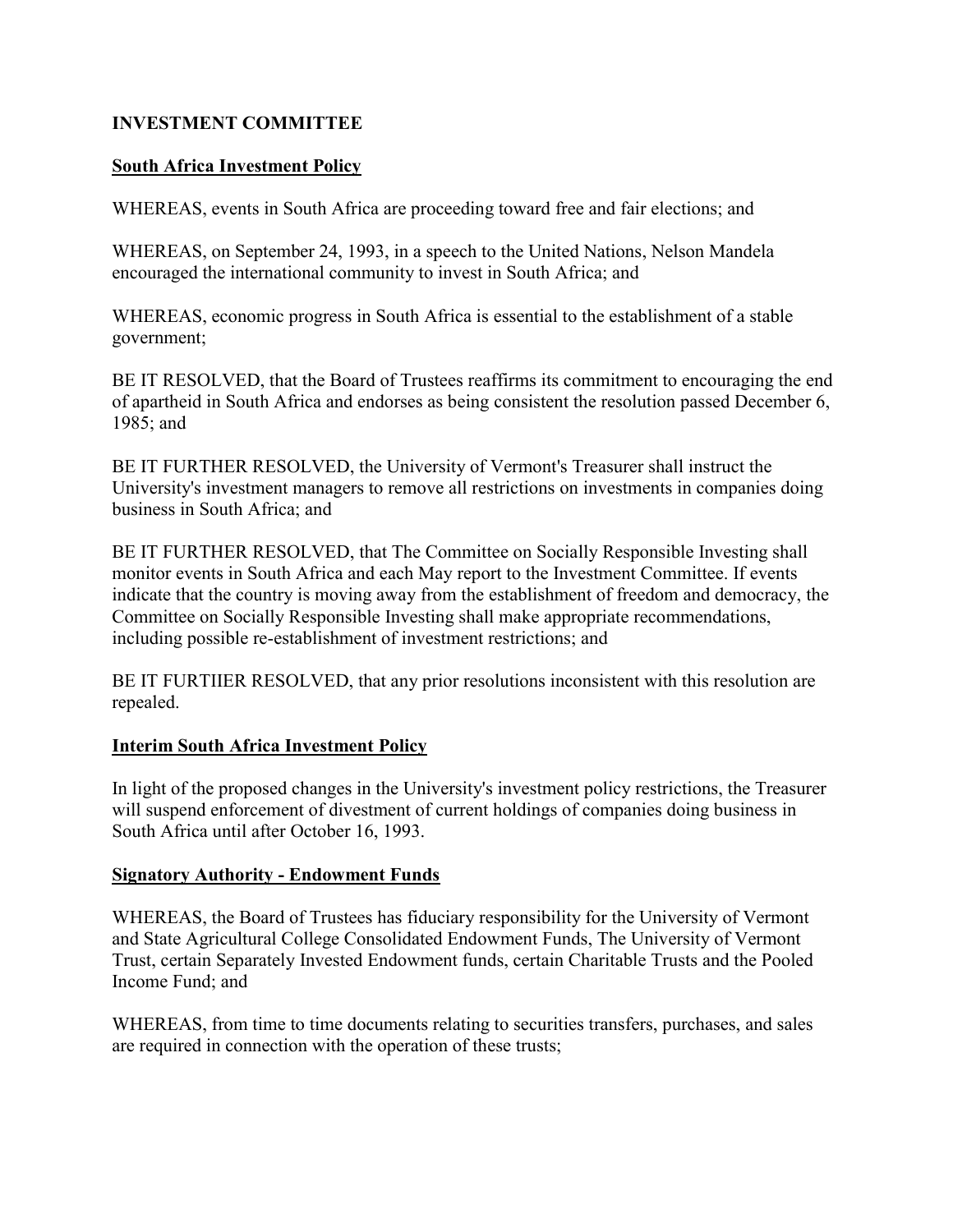<span id="page-4-0"></span>BE IT RESOLVED, that the President, Vice President for Administration, Assistant Vice President for Financial and Personnel Services, Treasurer and Assistant Treasurer, or any officer holding the above position on an interim basis, are hereby authorized to execute any and all instruments necessary, proper, and desirable for that purpose, and further that any officer of this corporation is hereby authorized to certify this resolution to who it may concern.

BE IT FURTHER RESOLVED, that the Secretary or Assistant Secretary will provide certificates of incumbency, as required, showing the names and signatures of those persons appointed to any of the positions heretofore mentioned. This resolution supersedes all previous authorizations.

# **Sale of Securities**

BE IT RESOLVED, that the Board of Trustees hereby authorizes only the following officers to sell securities received as contributions to the University up to a limit of \$1,000,000.00: Rayburn V. Lavigne, Interim Vice President for Administration; Stephanie A. Woods, Interim Assistant Vice President for Financial and Personnel Services; and Kathleen Payne, Assistant Treasurer. The sale of securities in excess of \$1,000,000.00 in value will require the prior approval of the Chairman of the Investment Committee.

BE IT FURTHER RESOLVED, that Rayburn V. Lavigne, Interim Vice President for Administration; Stephanie A. Woods, Interim Assistant Vice President for Financial and Personnel Services, and Kathleen Payne, Assistant Treasurer, are authorized to execute any and all instruments necessary, proper, and desirable for that purpose; and further that any officer of this Corporation is hereby authorized to certify this resolution to who it may concern. This resolution is to take effect January 1, 1994, and supersedes all previous authorizations.

# **EDUCATIONAL POLICY COMMITTEE**

# **Staff Actions**

RESOLVED, that the Board of Trustees receives the list of staff actions and approves leaves of absence noted on page 6 of the staff action list.

## **Approval of Degrees**

RESOLVED, that the Board of Trustees approves the awarding of degrees to those students who have completed degree requirements and who have been recommended by their respective deans and approved by the Faculty Senate.

## **E. L. Amidon Professorship of Medicine**

RESOLVED, that the Board of Trustees approves the appointment of Burton E. Sobel, Professor and Chair of Medicine, as the E. L. Amidon Professor of Medicine, effective with the date of his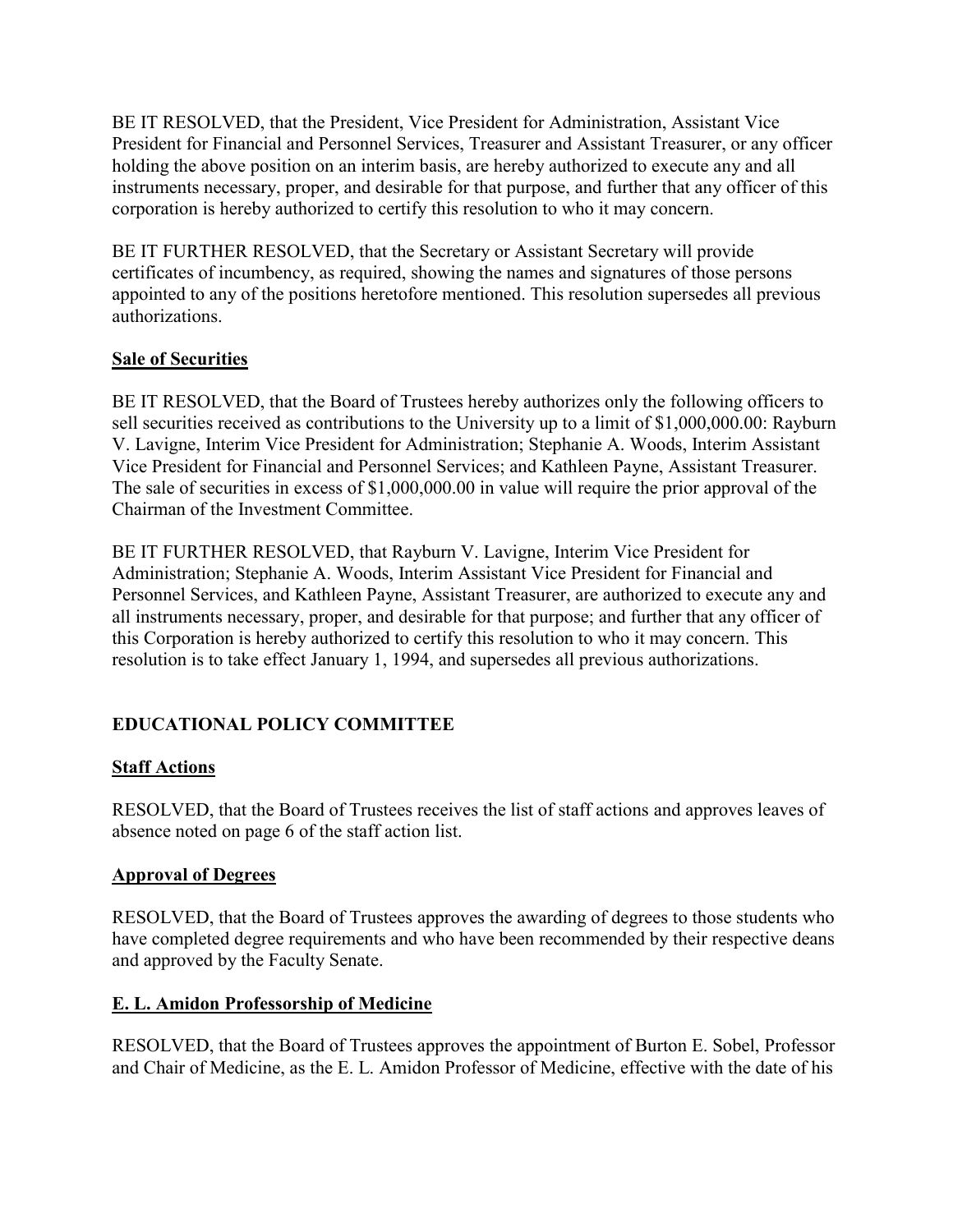<span id="page-5-0"></span>appointment at The University of Vermont and continuing for the term of his appointment as Chair of the Department of Medicine.

# **ALUMNI AFFAIRS, GOVERNMENT RELATIONS AND DEVELOPMENT COMMITTEE**

# **Development Campaign**

RESOLVED, that the Board of Trustees requests the officers of the University to prepare for a major development campaign most unlikely to be announced publicly no later than 1996. It is requested that in the interim the University:

- conduct the internal studies and planning necessary to establish fund raising priorities in keeping with the University's strategic plan and capabilities;
- conduct the external marketing and fund raising necessary to establish a significantly higher level of private support for the University; and
- establish a long-range funding plan for advancement activities.

# **BUILDINGS AND GROUNDS COMMITIEE**

# **FY 95 State Capital Appropriation Request**

RESOLVED, that the President by and hereby is authorized to request \$4,475,000 from the Governor and Legislature of the State of Vermont for Fiscal Year 1995 for the following capital expenditures (in priority order):

| 1) Pomeroy Hall and Allen House Renovations                       | \$3,000,000 |
|-------------------------------------------------------------------|-------------|
| 2) Americans with Disabilities Act Upgrades (Phase II)            | 375,000     |
| 3) Aiken Center (School of Natural Resources) Ventilation Upgrade | 350,000     |
| 4) Williams Science Building Exterior Rehabilitation              | 750,000     |
| Total FY95 Request                                                | \$4,475,000 |

## **Special FY 95 State Capital Appropriation Request**

RESOLVED, that the President be and hereby is authorized to request from the Governor and Legislature a special \$4,000,000 Fiscal Year 1995 State Capital Appropriation for the purpose of completing the Center for Excellence in Education for Arts and Sciences in the Old Mill and Lafayette buildings. This appropriation request is in addition to the regular capital request of \$4,475,000.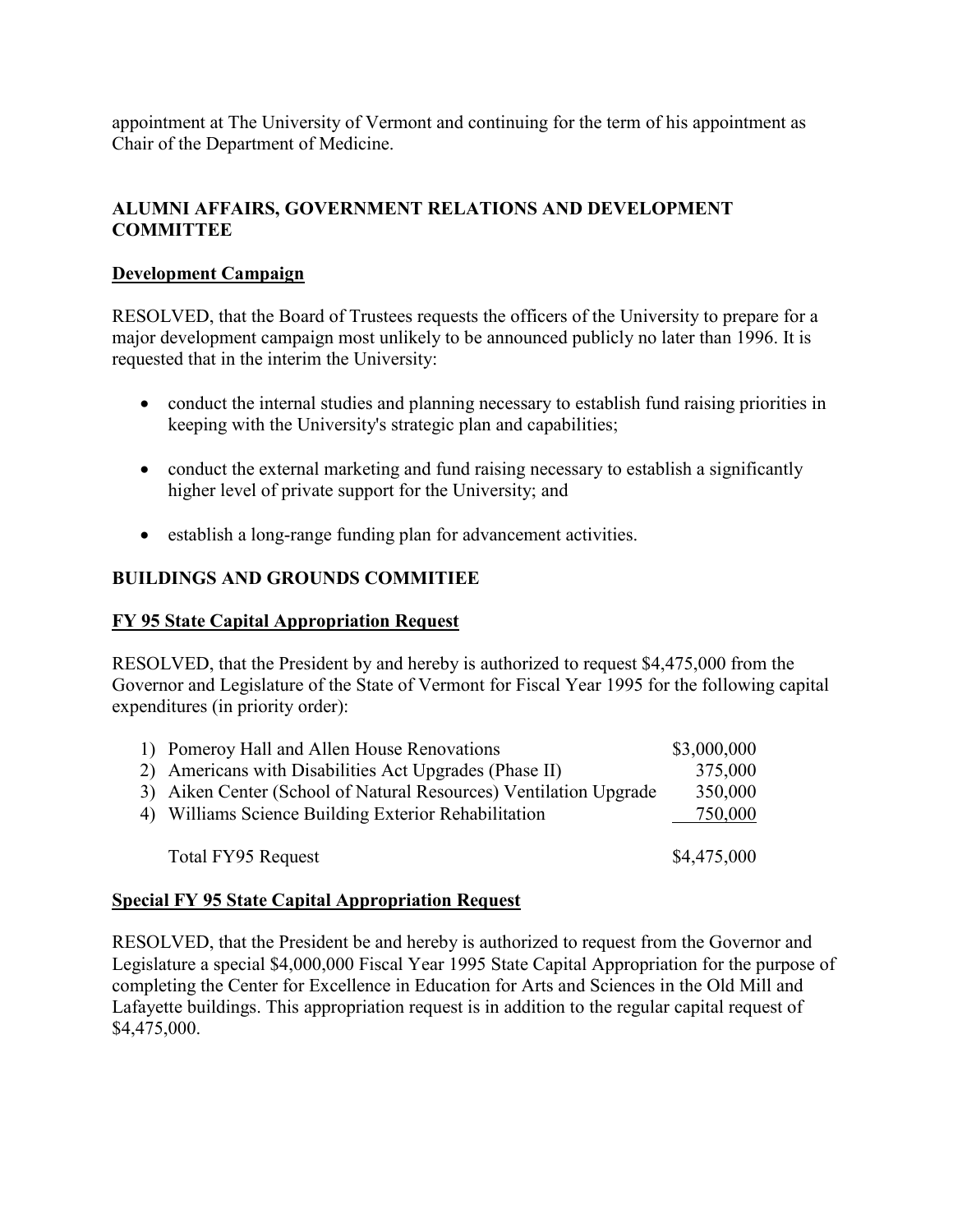# <span id="page-6-0"></span>**Deed of Easement for Electric Lines, Burrington Tract, Town of Pownal**

WHEREAS, the University is the owner of property located in the Town of Pownal known as the Burrington Tract; and

WHEREAS, Central Vermont Public Service Corporation and New England Telephone and Telegraph Company desire to construct, inspect, operate, maintain, reconstruct and remove an electric line or lines on the property; and

WHEREAS, the University is willing to grant an easement to Central Vermont Public Service Corporation and New England Telephone to construct, inspect, operate, maintain, reconstruct and remove an electric line or lines;

THEREFORE, BE IT RESOLVED, that the Board of Trustees hereby authorizes the President or Interim Vice President for Administration, or their successors, to grant the easement and to execute any and all instruments necessary to accomplish that purpose and, further, that any officer of this corporation is hereby authorized to certify this resolution to whom it may concern.

BE IT FURTHER RESOLVED, that the Secretary or Assistant Secretary will provide certificates of incumbency, as required, showing the names and signatures of those persons appointed to any of the positions heretofore mentioned.

# **Deed of Easement for Electric Lines, Galvin Tract, Town of Barnard**

WHEREAS, the University is the owner of property located in the Town of Barnard known as the Galvin Tract; and

WHEREAS, Central Vermont Public Service Corporation and New England Telephone and Telegraph Company desire to construct, inspect, operate, maintain, reconstruct and remove an electric line or lines on the property; and

WHEREAS, the University is willing to grant an easement to Central Vermont Public Service Corporation and New England Telephone to construct, inspect, operate, maintain, reconstruct and remove electric an electric line or lines;

THEREFORE, BE IT RESOLVED, that the Board of Trustees hereby authorizes the President or Interim Vice President for Administration, or their successors, to grant the easement and to execute any and all instruments necessary to accomplish that purpose and, further, that any officer of this corporation is hereby authorized to certify this resolution to whom it many concern.

BE IT FURTHER RESOLVED, that the Secretary or Assistant Secretary will provide certificates of incumbency, as required, showing the names and signatures of those persons appointed to any of the positions heretofore mentioned.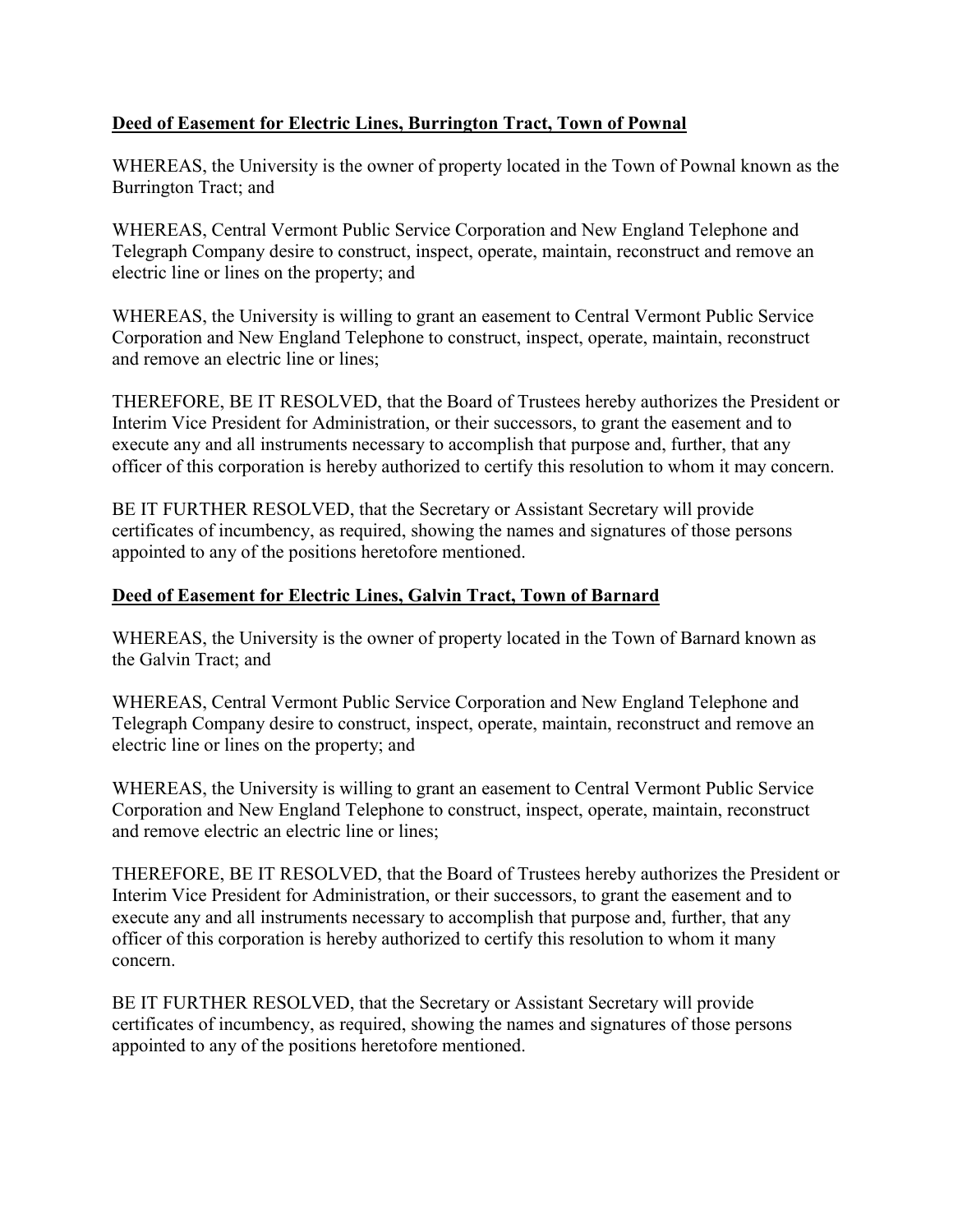## <span id="page-7-0"></span>**FINANCE AND BUDGET COMMITTEE**

## **Fiscal Year 1995 State Appropriation Request - General University and Morgan Horse Farm**

RESOLVED, that the President be and hereby is authorized to request from the Governor and the Legislature of the State of Vermont an appropriation for general operations of The University of Vermont in the amount of \$26,640,705 for Fiscal Year 1995.

BE IT FURTHER RESOLVED, that the President be and hereby is authorized to request an appropriation for general operations of the Morgan Horse Farm of \$10,941 for Fiscal Year 1995.

#### **1994 Summer Session Tuition**

RESOLVED, that the Board of Trustees hereby approves a change in tuition for the Summer Session from \$190 to \$198 per credit hour for in-state students and from \$398 to \$430 per credit hour for out-of-state students, the increases to become effective with the 1994 Summer Session. These represent discounts of 21% for in-state and 33% for out-of-state students relative to University tuition for the regular academic year.

#### **Acceptance of Gifts and Grants**

RESOLVED, that the Board of Trustees hereby accepts gifts in the amount of \$1,831,035 for the period July 1 through September 24, 1993, and grants/contracts in the amount of \$10,865,941 for the period July 1 through August 31, 1993.

## **FULL BOARD**

## **Signatory Authority - Checks**

BE IT RESOLVED, that the Board of Trustees hereby authorizes only the following officers to sign checks drawn on the accounts of the University of Vermont: The President, the Vice President for Administration, the Assistant Vice President for Financial and Personnel Services, the Treasurer, and the Assistant Treasurer, or any officer holding the above positions on an interim basis.

BE IT FURTHER RESOLVED, that the Accountant II and Administrative Assistant in the Treasurer's Office are authorized to sign checks drawn on the accounts of the University up to a limit of \$100,000 per item.

BE IT FURTHER RESOLVED, that the Secretary or Assistant Secretary will provide certificates of incumbency, as required, showing the names and signatures of those persons appointed to any of the positions heretofore mentioned. This resolution supersedes all previous authorizations.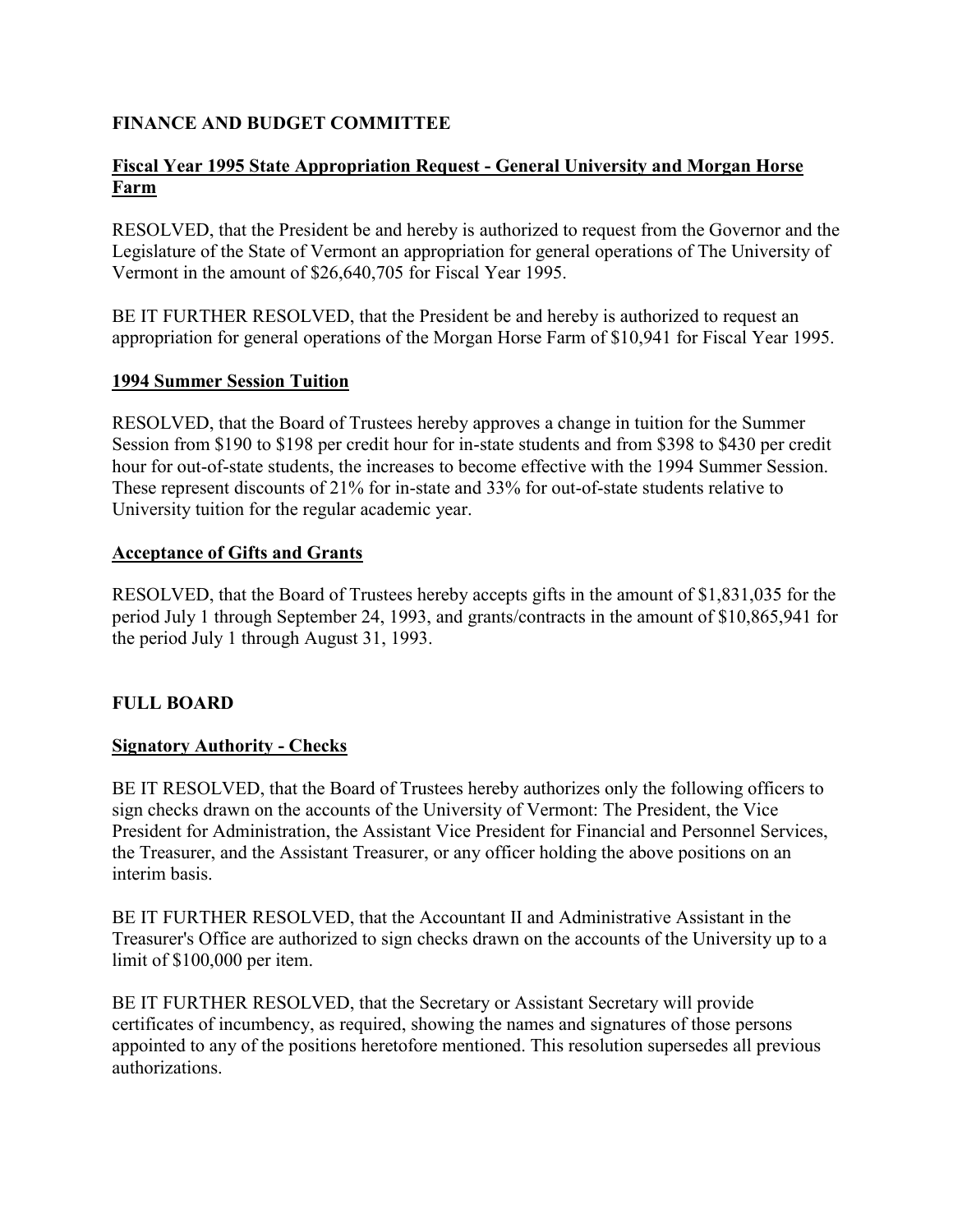## <span id="page-8-0"></span>**Transfers Between Corporate Accounts**

BE IT RESOLVED, that the Board of Trustees hereby authorizes the Vice President for Administration, Assistant Vice President for Financial and Personnel Services, Treasurer, Assistant Treasurer, Accountant II and Administrative Assistant in the Treasurer's Office or any officer holding the above position on an interim basis, to issue telephone instructions to banks for the purpose of conducting University business by making transfers between the University's corporate accounts at banks and the University's account at other institutions.

BE IT FURTHER RESOLVED, that any officer of this Corporation is hereby authorized to certify this resolution to whom it may concern. This resolution supersedes all previous authorizations.

# **Continuing Education Account with the Howard Bank**

WHEREAS, the University of Vermont's central Vermont Continuing Education Center (the Center) in Berlin, Vermont, works within communities and with other educational providers in Washington, Orange, Caldonia, Essex and Lamoille Counties to provide local logistical support for Evening Division and Summer Session activities offered in central Vermont; and WHEREAS, it is necessary to safeguard cash collected for tuition and fees collected from courses offered in central Vermont; and to control and expedite tuition refunds for courses canceled by the Center;

BE IT RESOLVED, the following officers are authorized to sign checks drawn on the Howard Bank account: Treasurer, Assistant Treasurer, Accountant IT in the Treasurer's Office, Regional Continuing Education Coordinator, and Director of Continuing Education, or any officer holding the above positions on an interim basis.

This resolution supersedes all previous authorizations.

# **Continuing Education Account with the First Vermont Bank**

WHEREAS, The University of Vermont's Southern Continuing Education Center (the Center) in Brattleboro, Vermont, works within communities and with other educational providers in Windham, Windsor, Rutland, and Bennington counties to provide local logistical support for Evening Division and Summer Session activities offered in southern Vermont; and

WHEREAS, it is necessary to safeguard cash collected for tuition and fees collected from courses offered in southern Vermont; and to control and expedite tuition refunds for courses canceled by the Center;

BE IT RESOLVED, the following officers are authorized to sign checks drawn on the First Vermont Bank account: Treasurer, Assistant Treasurer, Accountant IT and Administrative Assistant in the Treasurer's Office, Regional Continuing Education Coordinator, and Director of Continuing Education, or any officer holding the above positions on an interim basis.

This resolution supersedes all previous authorizations.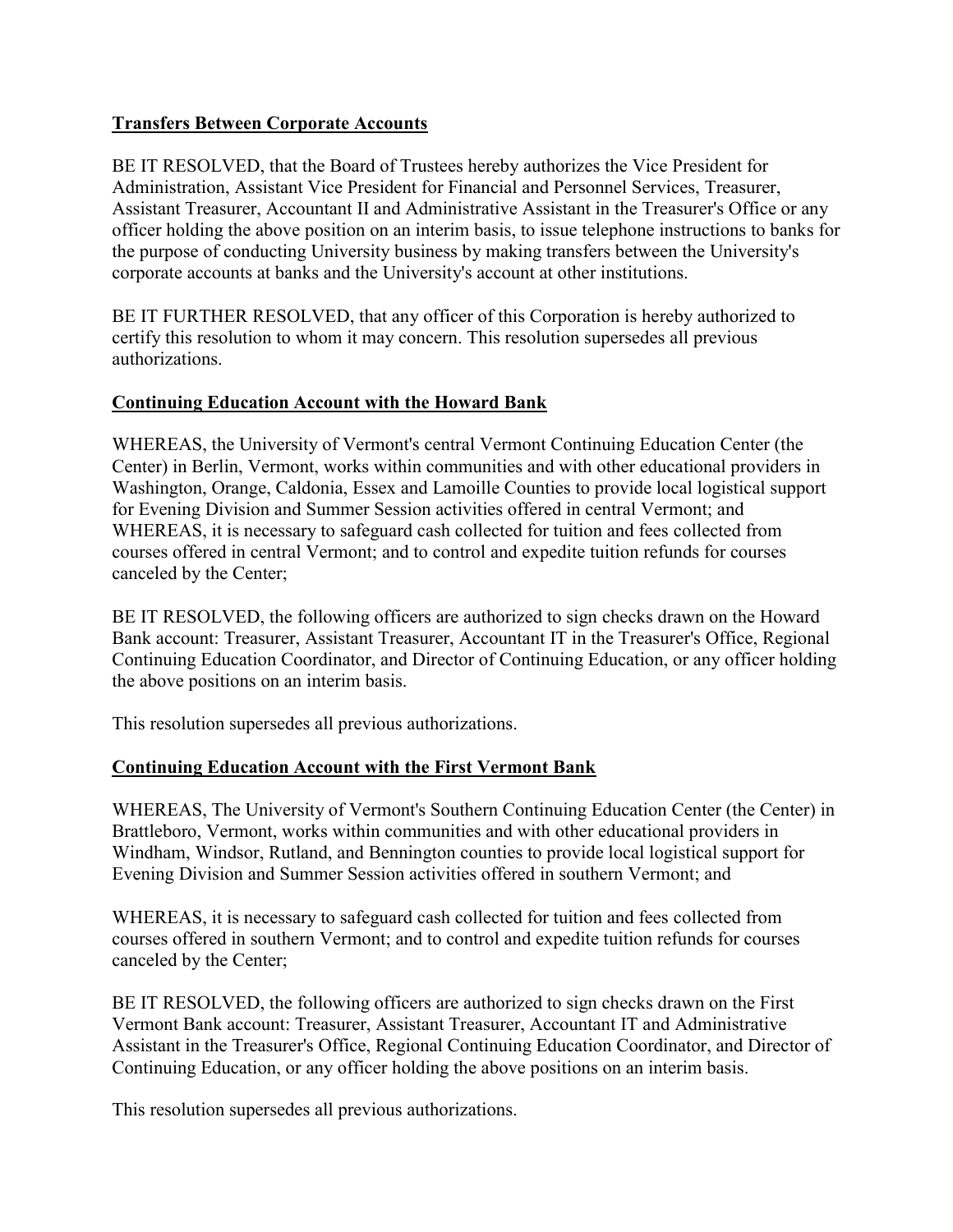# **Joint Committee on Honorary Degrees**

RESOLVED, that the President be and hereby is authorized to offer and confer an honorary degree to those individuals recommended by the Joint Committee on Honorary Degrees.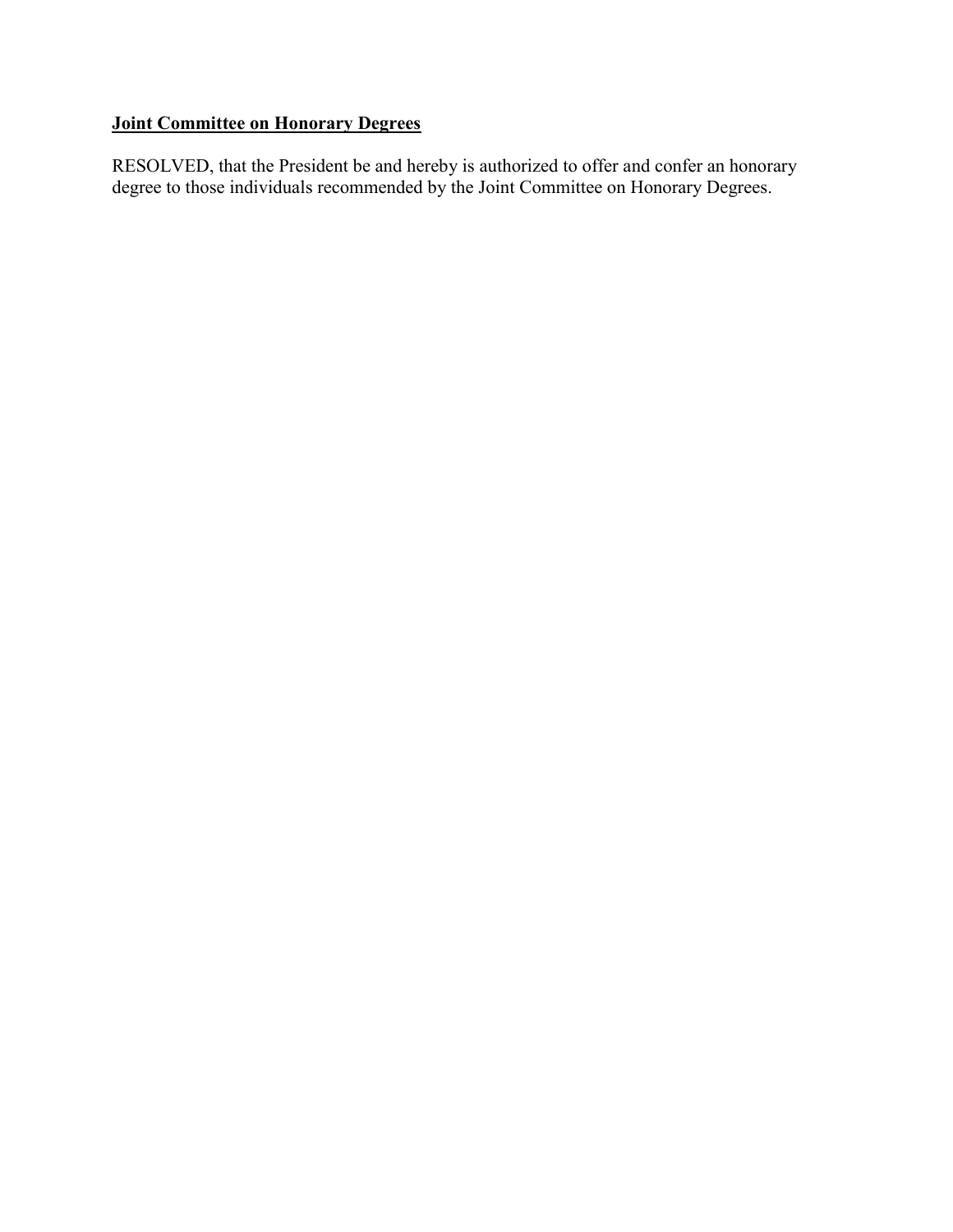### **RESOLUTIONS FULL BOARD**

#### **August 6, 1993**

## <span id="page-10-0"></span>**EDUCATIONAL POLICY COMMITTEE**

#### **Staff Actions**

RESOLVED, that the Board of Trustees receives the list of staff actions and approves leaves of absence noted on page 6 of the staff action list.

#### **Appointment of Howard Professor of Natural History**

RESOLVED, that the Board of Trustees approves the appointment of Ross T. Bell, Professor of Zoology, as the John Purple Howard Professor of Natural History for a five-year period beginning with academic year 1993-94.

## **BUILDINGS AND GROUNDS COMMITTEE**

#### **Easement to New England Telephone Company GSA Parcels 11 and 14A**

WHEREAS, the University is owner of property known as GSA Parcels 11 and 14A in the Town of Essex; and

WHEREAS, New England Telephone Company desires to install, maintain, repair, and replace underground telephone cable to service the University's property; and

WHEREAS, the University is willing to grant an easement ten (10) feet in width five (5) feet either side of the installed conduit system for the installation, operation, and maintenance of the conduit system;

THEREFORE, BE IT RESOLVED, that the Board of Trustees hereby authorizes the President or Interim Vice President for Administration, or their successors, to grant the easement and to execute any and all instruments necessary to accomplish that purpose and, further, that any officer of this corporation is hereby authorized to certify this resolution to whom it may concern.

BE IT FURTHER RESOLVED, that the Secretary or Assistant Secretary will provide certificates of incumbency, as required, showing the names and signatures of those persons appointed to any of the positions heretofore mentioned.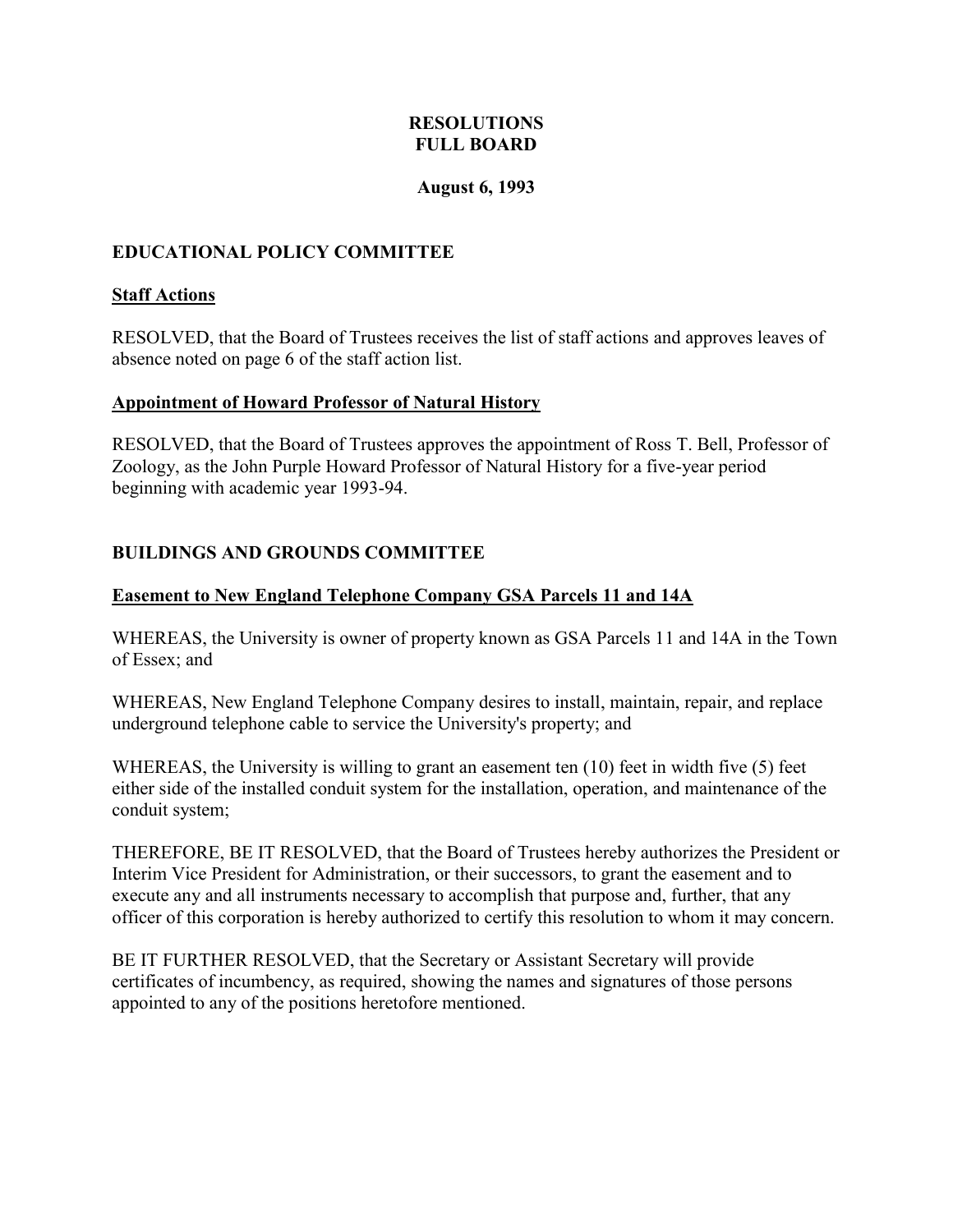# <span id="page-11-0"></span>**Easement to Vermont Gas Systems. Inc., Town of Colchester, GSA Parcel 17A**

WHEREAS, the University is owner of property located at Fort Ethan Allen in the Town of Colchester; and

WHEREAS, the University desires and is willing to have Vermont Gas Systems, Inc., supply gas to the 1969 University Married Student Housing Complex located on Ethan Allen Avenue in the Town of Colchester on GSA Parcel 17A; and

WHEREAS, the University is willing to grant a deed of easement for pipeline ten (10) feet wide to Vermont Gas Systems, Inc., for the installation, operation, and maintenance of the gas line;

THEREFORE, BE IT RESOLVED, that the Board of Trustees hereby authorizes the President or Interim Vice President for Administration, or their successors, to grant the easement and to execute any and all instruments necessary to accomplish that purpose and, further, that any officer of this corporation is hereby authorized to certify this resolution to whom it may concern.

BE IT FURTHER RESOLVED, that the Secretary or Assistant Secretary will provide certificates of incumbency, as required, showing the names and signatures of those persons appointed to any of the positions heretofore mentioned.

## **Easement to Vermont Gas Systems. Inc. Spear Street, South Burlington, U.S.D.A. Forest Experimental Station**

WHEREAS, the University is owner of property located on the westerly side of Spear Street in the City of South Burlington which is leased to the United States of America for the Department of Agriculture Forest Experimental Station; and

WHEREAS, the United States Department of Agriculture desires and is willing to have Vermont Gas Systems, Inc., supply gas to its Forest Experimental Station buildings; and

WHEREAS, the University is willing to grant a deed of easement for pipeline ten (10) feet wide to Vermont Gas Systems, Inc., for the installation, operation, and maintenance of the gas line;

THEREFORE, BE IT RESOLVED, that the Board of Trustees hereby authorizes the President or Interim Vice President for Administration, or their successors, to grant the easement and to execute any and all instruments necessary to accomplish that purpose and, further, that any officer of this corporation is hereby authorized to certify this resolution to whom it may concern.

BE IT FURTHER RESOLVED, that the Secretary or Assistant Secretary will provide certificates of incumbency, as required, showing the names and signatures of those persons appointed to any of the positions heretofore mentioned.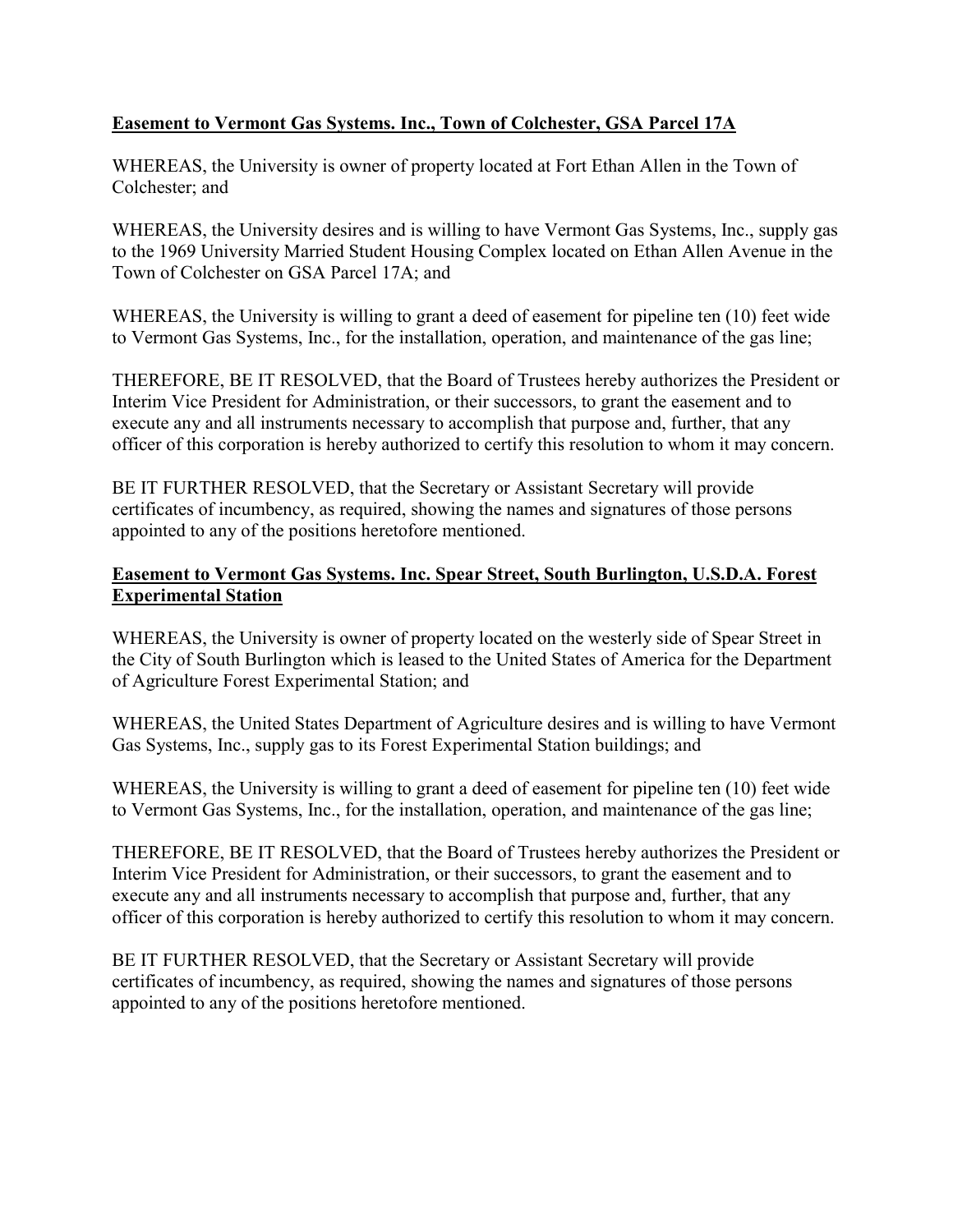## <span id="page-12-0"></span>**License Agreement for Drainage Ditch with City of South Burlington, Wheelock Tract**

WHEREAS, the University is the owner of property in the City of South Burlington, on which is located its Wheelock Farm Tract; and

WHEREAS, the City of South Burlington desires to establish and maintain a drainage ditch along a portion of University property along the Wheelock Farm's southerly property line in order to divert surface drainage from running along the pavement of Cedar Glen Drive; and

WHEREAS, the University is willing to grant a license to the City of South Burlington for the construction and maintenance of a drainage ditch not to exceed 20 feet in width by 570 feet in length;

THEREFORE, BE IT RESOLVED, that the Board of Trustees hereby authorizes the President or Interim Vice President for Administration, or their successors, to grant the easement and to execute any and all instruments necessary to accomplish that purpose and, further, that any officer of this corporation is hereby authorized to certify this resolution to whom it may concern.

BE IT FURTHER RESOLVED, that the Secretary or Assistant Secretary will provide certificates of incumbency, as required, showing the names and signatures of those persons appointed to any of the positions heretofore mentioned.

## **Wheelock Farm Property**

WHEREAS, the University is the owner of property in the City of South Burlington on which is located its Wheelock Farm Tract; and

WHEREAS, the buildings on the property consist of a one-and-a-half story farmhouse, a gambrel roofed dairy barn, an equipment shed, and a stable/carriage house; and

WHEREAS, the College of Agriculture and Life Sciences no longer has a use for the farm buildings; and

WHEREAS, the dairy barn has value as a landmark and utilitarian value for storage if its roof is repaired; and

WHEREAS, the farmhouse equipment shed and stable/carriage house are in need of major repairs and the University cannot find a suitable use for these buildings at a reasonable cost, nor can it continue upkeep on unused buildings;

THEREFORE, BE IT RESOLVED, that the Board of Trustees hereby authorizes the President or Interim Vice President for Administration, or their successors, to repair the dairy barn and demolish the farmhouse, equipment shed and stable/carriage house and to execute any and all instruments necessary to accomplish that purpose and, further, that any officer of this corporation is hereby authorized to certify this resolution to whom it may concern.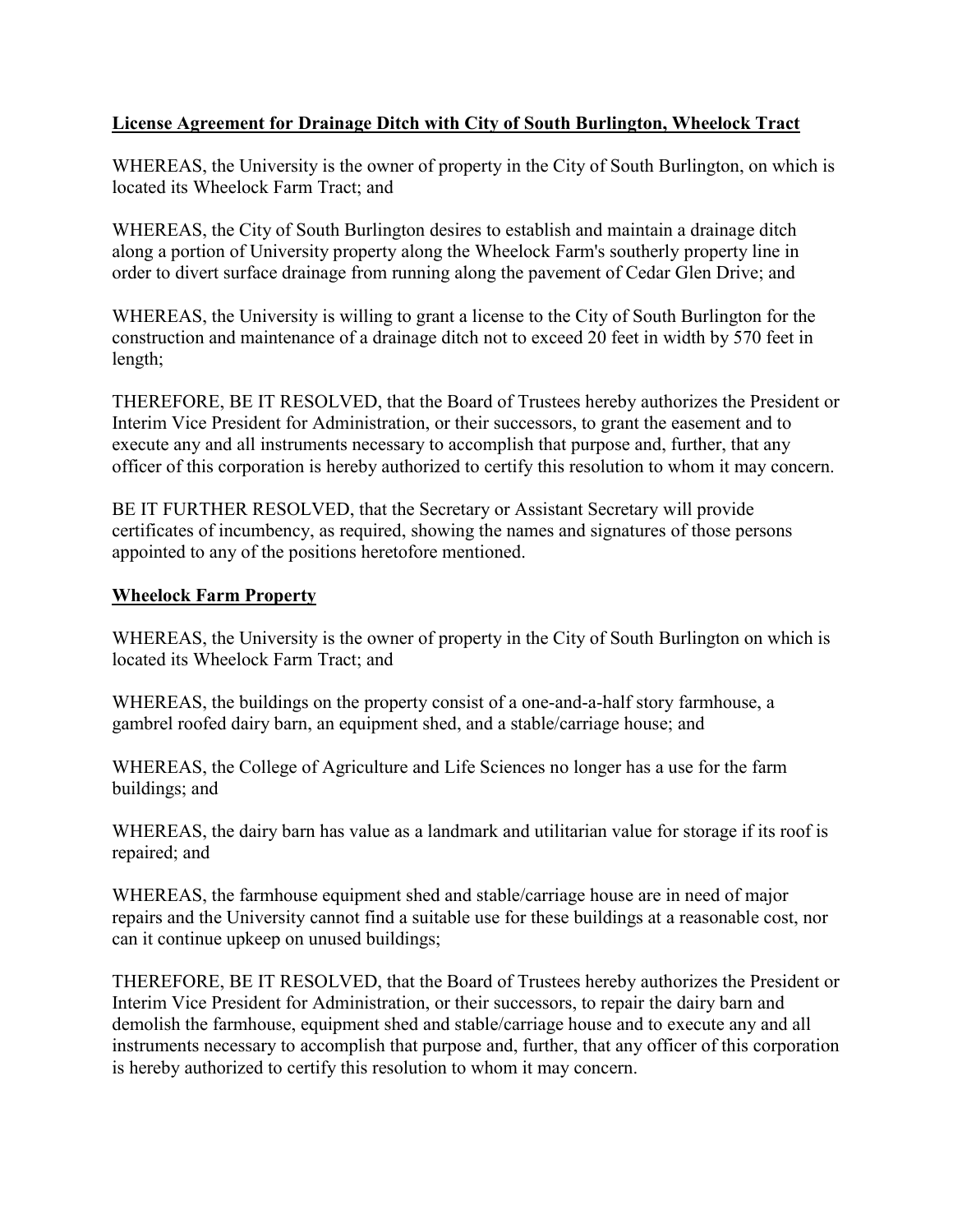<span id="page-13-0"></span>BE IT FURTHER RESOLVED, that the Secretary or Assistant Secretary will provide certificates of incumbency, as required, showing the names and signatures of those persons appointed to any of the positions heretofore mentioned.

# **FINANCE AND BUDGET COMMITTEE**

#### **Acceptance of Gifts and Grants**

RESOLVED, that the Board of Trustees hereby accepts gifts in the amount of \$1,618,075.12 for the period April 1 through June 30, 1993, and grants/contracts in the amount of \$17,018,617 for the period April 1 through June 30, 1993.

## **FULL BOARD**

#### **1994 Telecommunication Bond Issue**

RESOLVED, that the Interim Assistant Vice President for Financial and Personnel Services and the Treasurer are authorized to arrange for the annual remarketing of \$3,715,000 1984 Telecommunication Bonds at a variable interest rate for the one-year period October 31, 1993, through October 31, 1994.

#### **Permission for the Treasurer to utilize certain bank electronic systems for the purpose of obtaining University bank account information and executing bank transactions**

RESOLVED, for purposes of utilizing certain electronic account information, transaction, and access services offered by The Howard Bank, (hereinafter known as the "Bank") through the Banknorth Network Banker System, The University of Vermont and State Agricultural College (hereinafter known as the "University") shall enter into a Banknorth Network Banker Services Agreement and the Attachments and Exhibits attached thereto with the Bank containing such terms and provisions as any one of the officers, employees, or agents of the University set forth below and Bank shall agree upon, the execution of such Agreement, Attachments, and Exhibits to be conclusive evidence of the executing persons's approval of all of the terms and provisions of such Agreement and the Attachments and Exhibits which are a part of the Agreement. The initial Client Agent(s) under the foregoing Agreement shall be: the Interim Assistant Vice President for Financial and Personnel Services, or the Treasurer, or the Assistant Treasurer.

The following officers, employees, or agents of the University are hereby authorized to change the designation of the University's Client Agent or to appoint additional Client Agents and, where specified, to execute on behalf of the University additional Attachments to said Agreement in order to, from time to time, select additional network Banker Modules: Stephanie A. Woods, Interim Assistant Vice President for Financial and Personnel Services; Charles L. Wolf, Treasurer; Kathleen Payne, Assistant Treasurer.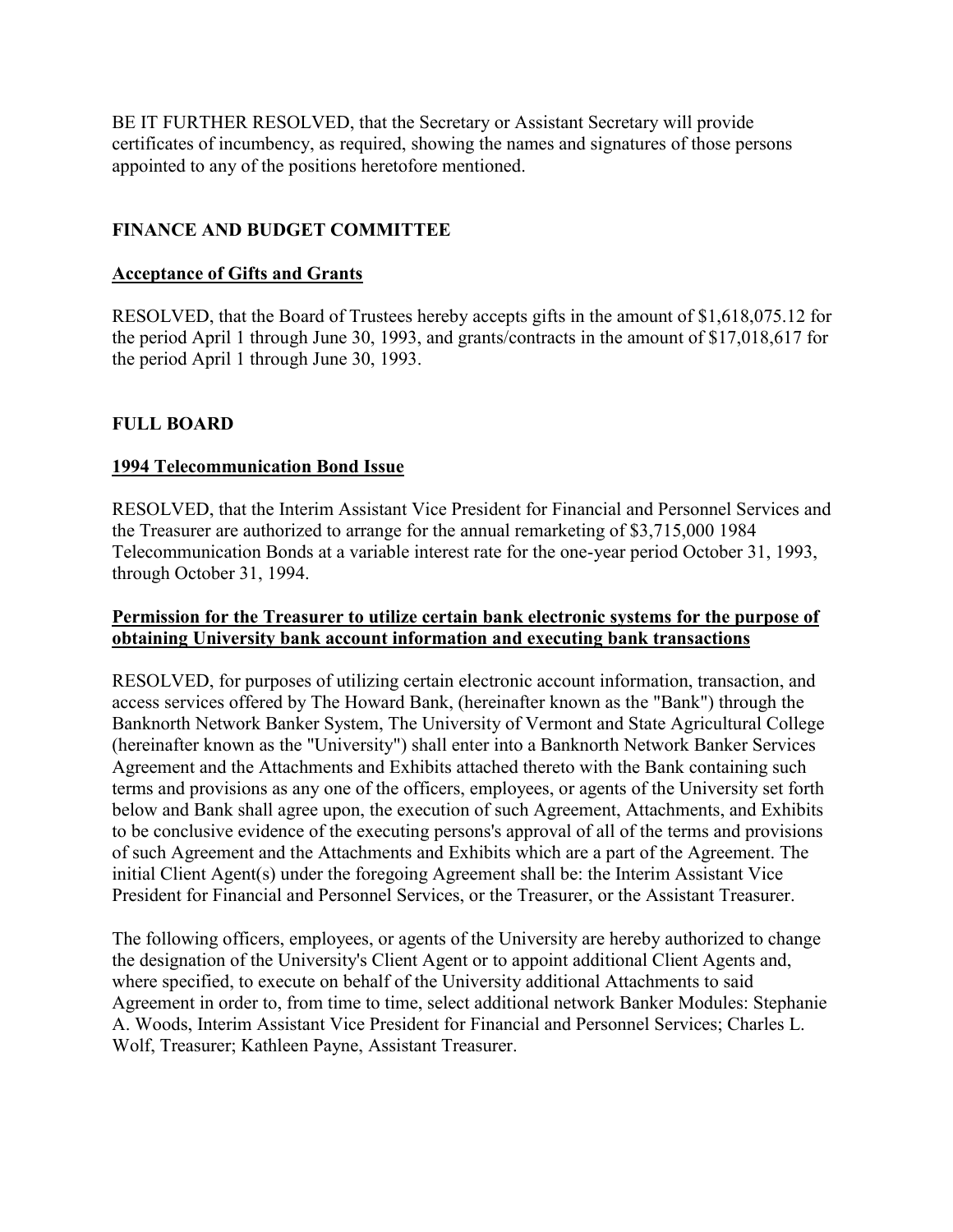## **RESOLUTIONS FULL BOARD**

## **May 8, 1993**

## <span id="page-14-0"></span>**INVESTMENT COMMITTEE**

## **Authorization to Engage Cambridge Associates. Inc. as Investment Consultant**

BE IT RESOLVED, that the Interim Assistant Vice President for Financial and Personnel Services or the Treasurer, or their successors, is authorized to enter into a contract with Cambridge Associates, Inc., for the purpose of serving as an investment consultant to the University at a fee not to exceed \$56,000 plus expenses for the period July 1, 1993, through June 30, 1994.

# **EDUCATIONAL POLICY COMMITTEE**

# **Staff Actions**

RESOLVED, that the Board of Trustees receives the list of staff actions and approves leaves of absence noted on pages 9 and 10 of the staff action list.

## **Authorization for President to Award Degrees at Commencement**

RESOLVED, that the Board of Trustees authorizes the President to award degrees in course at the associate, bachelor's, master's, doctoral, and fifth-year certificate level to the students of The University of Vermont who, on or before May 21,1993, are certified by the deans and recommended by the Faculty Senate for their appropriate degrees. The list of names of the students to whom these degrees are awarded shall be recorded as part of the permanent minutes of this meeting.

## **Revision of Section 600 of Officers' Handbook (Officers of the Libraries)**

RESOLVED, that the Board of Trustees approves the revision of section 600 (Officers of the Libraries) of the Officers' Handbook that revises the terms of appointment and reappointment of the Library faculty, as recommended by the Faculty Senate.

## **Change in Name of Department of Physiology and Biophysics**

RESOLVED, that the Board of Trustees approves the change in name of the Department of Physiology and Biophysics in the College of Medicine to the Department of Molecular Physiology and Biophysics, as recommended by the Faculty Senate.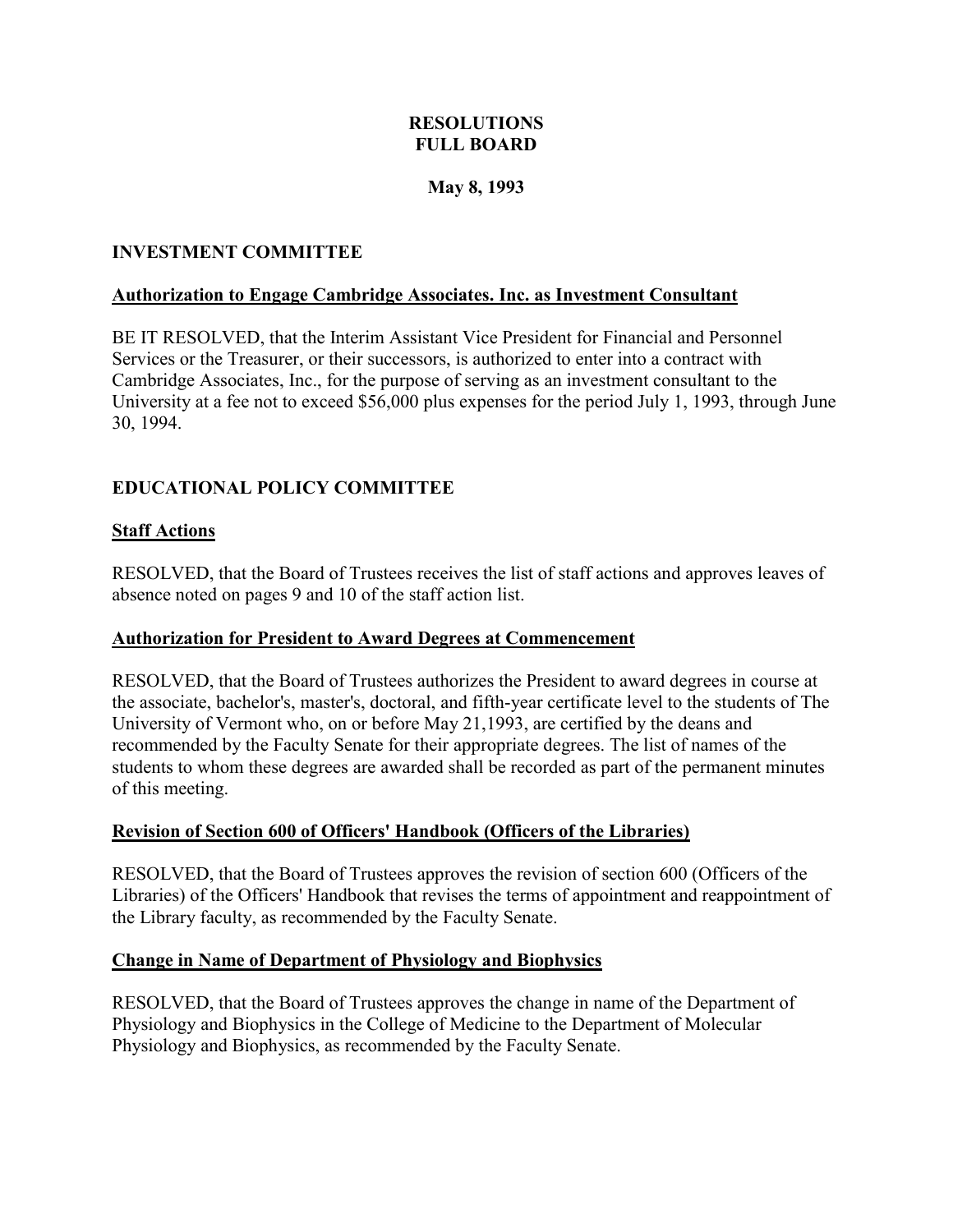## <span id="page-15-0"></span>**Reorganization of Department of Civil Engineering and Mechanical Engineering and Change in Name**

RESOLVED, that the Board of Trustees approves the division of the Department of Civil Engineering and Mechanical Engineering in the College of Engineering and Mathematics into the Department of Civil and Environment Engineering and the Department of Mechanical Engineering, as recommended by the Faculty Senate.

# **Five-Year Anniversary of Race and Culture Course**

RESOLVED, that the Board of Trustees gratefully acknowledges and commends the devoted efforts of those faculty, staff, and administrators who have developed and conducted the Race and Culture Course. Their efforts have been extraordinarily important and effective and in the forefront of the University's efforts to improve and enhance the understanding of cultural diversity on our campus.

# **ALUMNI AFFAIRS, GOVERNMENT RELATIONS, AND DEVELOPMENT COMMITTEE**

# **Request to Explore Initiatives to Maximize UVM's Potential to Achieve Development Goals**

WHEREAS, the Campaign for UVM is fast approaching the realization of its \$100,000,000 goal; and

WHEREAS, the potential for success in future development efforts has been demonstrated by growth in the number of alumni, parents, friends, corporations, and foundations capable of providing financial support to UVM; and

WHEREAS, the momentum that has been created during the current campaign must be sustained and in the future increased; and

WHEREAS, continued growth in private support depends on the effectiveness of the University's communications with its constituents and the public;

THEREFORE, BE IT RESOLVED, that the Board of Trustees asks the President, in conjunction with senior administrators, explore administrative and other appropriate initiatives to enhance the ability of UVM to maximize its potential to achieve developmental goals; and

FURTHER RESOLVED, that the Board requests that the President advise the Board of his intentions at the October 1993 meeting.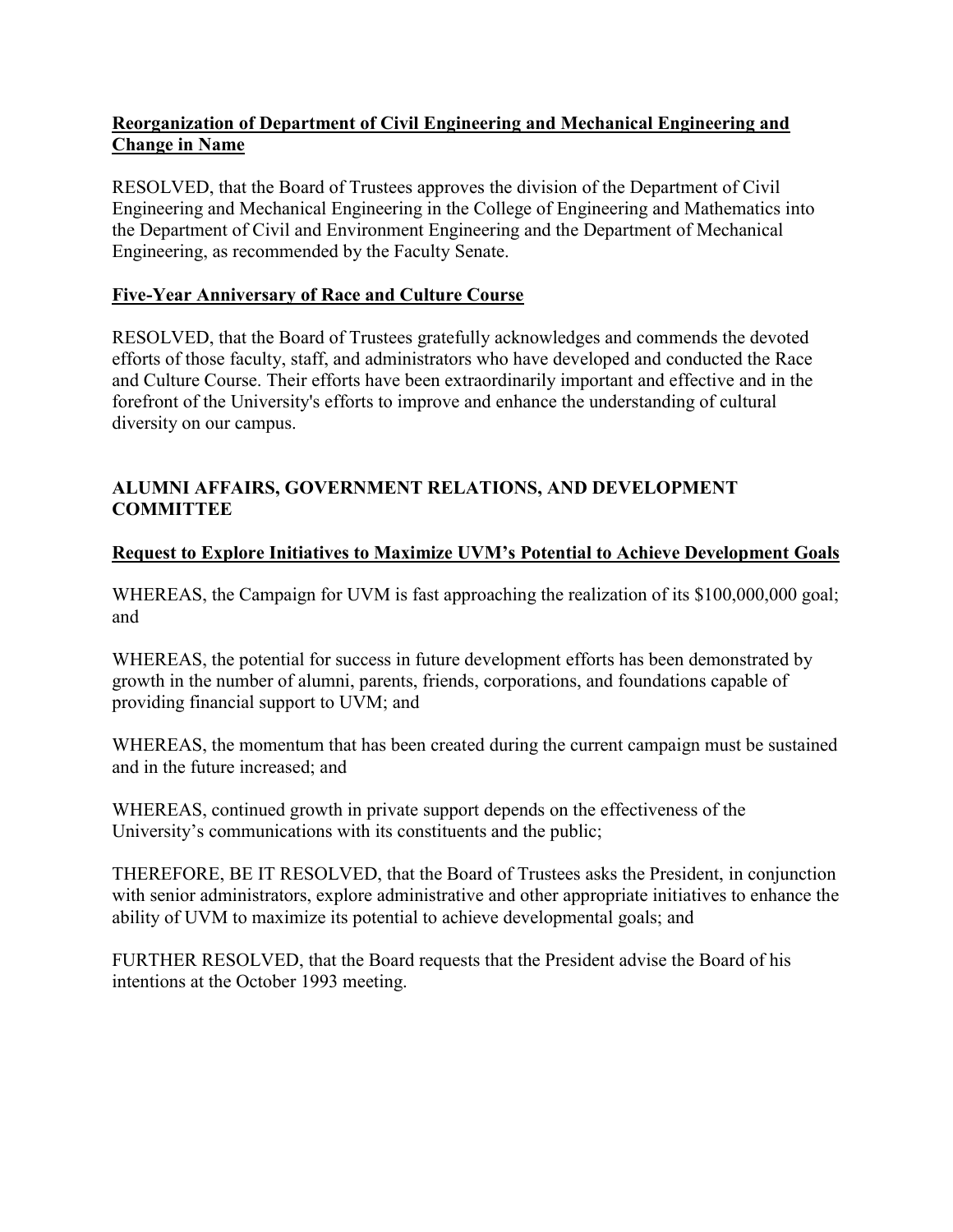# <span id="page-16-0"></span>**BUILDINGS AND GROUNDS COMMITTEE**

## **Easements for Underground Utility Service (Bioresearch Complex)**

WHEREAS, the University is the owner of property on the westerly side of Spear Street in the Cities of Burlington and South Burlington on which is located its Bioresearch Complex; and

WHEREAS, the University desires and is willing to grant easements to (a) Green Mountain Power Corporation, for electric service; (b) New England Telephone, for telephone service, both such utilities to serve the Environmental Safety Facility, and (c) Vermont Gas Systems, Inc., for gas service to the Environmental Safety Facility and other buildings at the Bioresearch Complex;

THEREFORE, BE IT RESOLVED, that the Board of Trustees hereby authorizes the President or Interim Vice President for Administration, or their successors, to grant the easements and to execute any and all instruments necessary to accomplish that purpose and, further, that any officer of this corporation is hereby authorized to certify this resolution to whom it may concern.

BE IT FURTHER RESOLVED, that the Secretary or Assistant Secretary will provide certificates of incumbency, as required, showing the names and signatures of those persons appointed to any of the positions heretofore mentioned.

#### **License Agreement to Cable Television Provider, City of Burlington**

WHEREAS, the University is the owner of property located on its main campus in the City of Burlington; and

WHEREAS, in 1989 the University passed a resolution allowing the issuing of a license agreement to Adelphia Cable to wire residence halls by use of one of the existing coaxial backbone network cables to provide cable television service in its residence halls; and WHEREAS, due to conflicts caused by combining television signals and data transmission on the same coaxial backbone network cable, the license agreement was not executed; and

WHEREAS, the installation of a fiber optic network for data transmission has eliminated those conflicts, and the University now wishes to expand the 1989 authorization and provide cable signals to all University buildings that are currently served by the PBX conduit system;

THEREFORE, BE IT RESOLVED, that the Board of Trustees hereby authorizes the President or Interim Vice President for Administration, or their successors, to grant a license to a provider or providers of cable television service and to execute any and all instruments necessary to accomplish that purpose and, further, that any officer of this corporation is hereby authorized to certify this resolution to whom it may concern.

BE IT FURTHER RESOLVED, that the Secretary or Assistant Secretary will provide certificates of incumbency as required showing the names and signatures of those persons appointed to any of the positions heretofore mentioned.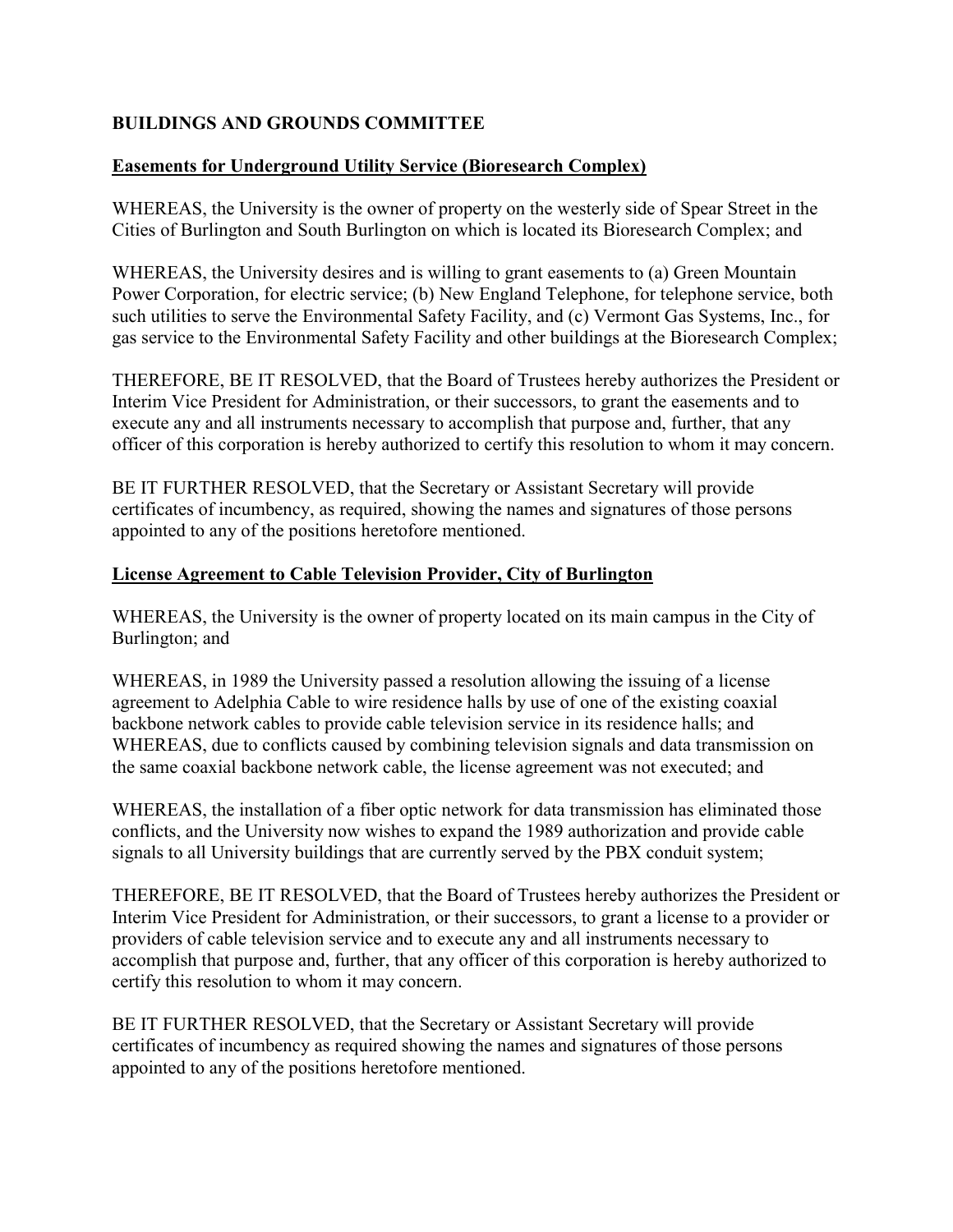## <span id="page-17-0"></span>**Compressed Natural Gas Shuttle Bus Grant**

Resolution authorizing the filing of an application with the Vermont Agency of Transportation, as a subrecipient for a grant with the United States Department of Transportation under the Urban Mass Transportation Act of 1964, as amended.

WHEREAS, the United States Secretary of Transportation is authorized to make grants for a mass transportation program of projects and budgets;

WHEREAS, the Vermont Agency of Transportation intends to apply for financial assistance from the United States Department of Transportation, a portion of which will be passed through to the University;

WHEREAS, the University intends to purchase two compressed natural gas powered shuttle buses, to be paid for in part by federal funds passed through the Vermont Agency of Transportation;

WHEREAS, the contract with the Vermont Agency of Transportation for financial assistance will impose certain obligations upon the University, including the provision by it of the local share of the project costs in the program;

WHEREAS, it is required by the Vermont Agency of Transportation and U.S. Department of Transportation in accord with the provisions of Title VI of the Civil Rights Act of 1964, as amended, that the University give an assurance that it will comply with Title VI of the Civil Rights Act of 1964 and the United States Department of Transportation requirements thereunder; and

WHEREAS, it is the goal of the University that minority business enterprise be utilized to the fullest extent possible in connection with this project, and that definite procedures shall be established and administered to ensure that minority business shall have the maximum construction contracts, supplies, equipment contracts, or consultant and other services.

NOW, THEREFORE, BE IT RESOLVED by the Board of Trustees of the University of Vermont and State Agricultural College that the Board hereby authorizes the Interim Provost, the Interim Vice President for Administration, or the Director of Sponsored Programs, or their successors, to execute and file with the Vermont Agency of Transportation or the United States Department of Transportation any and all applications, assurances, and other instruments necessary to effect the University's lawful and proper participation in the above**-**described grant and program.

BE IT FURTHER RESOLVED, that the Secretary or Assistant Secretary will provide certificates of incumbency, as required, showing the names and signatures of those persons appointed to any of the above**-**mentioned positions;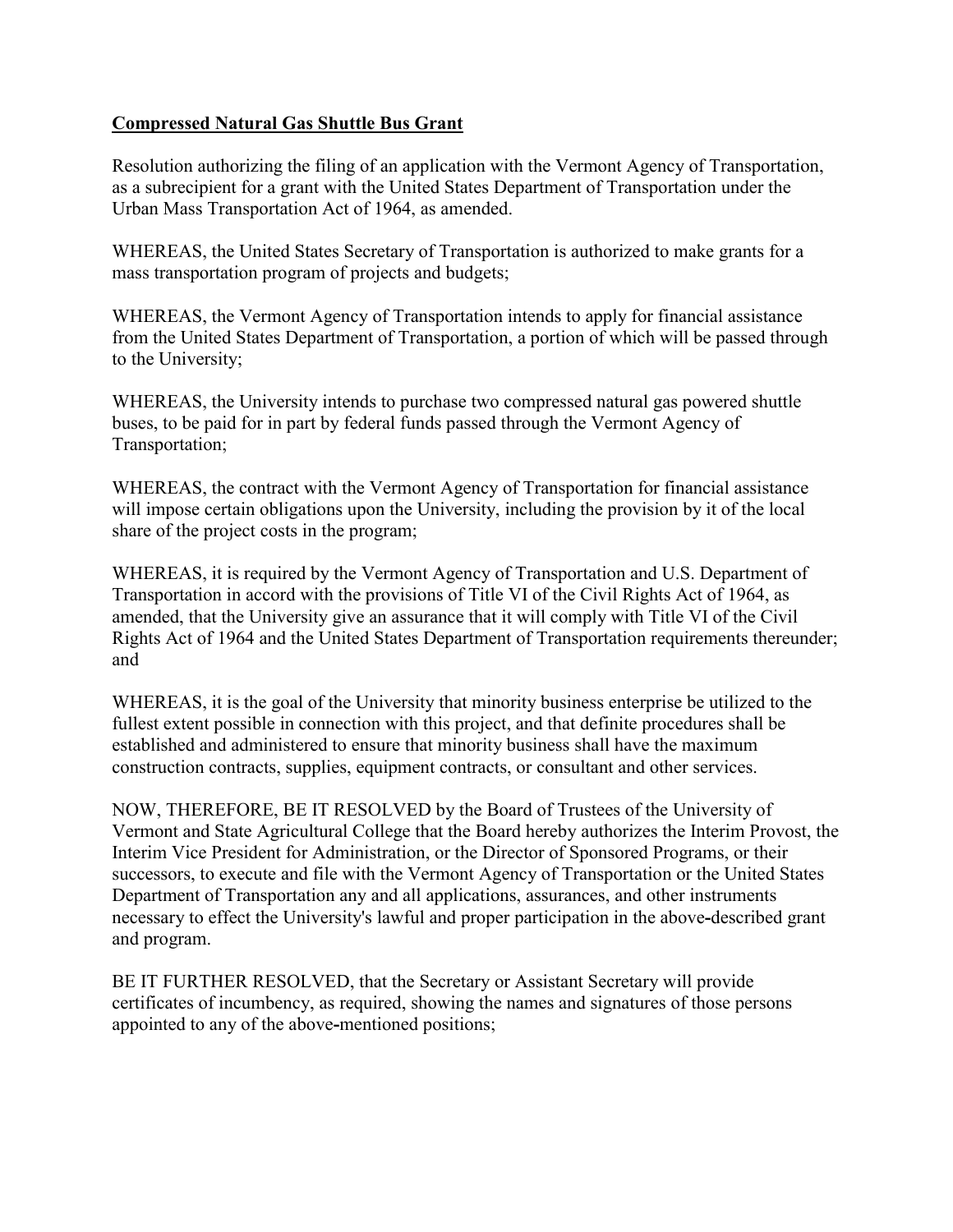# <span id="page-18-0"></span>**FINANCE AND BUDGET COMMITTEE**

## **Fiscal Year 1994 Budget Premises: General University**

RESOLVED, that the Board of Trustees hereby approves the budget premises for Fiscal Year 1994 which lead to a General Fund operating budget for the University of \$125,567,000, as described in the attached materials, and authorizes the President to proceed with detailed budget preparation in accordance with these premises.

## **Fiscal Year 1994 Operating Budget: Morgan Horse Farm**

RESOLVED, that the Board of Trustees approves the recommended operating budget for the Morgan Horse Farm for Fiscal Year 1994 in the amount of \$317,333.

## **Tuition and Overseas Program Charges for Fiscal Year 1994**

RESOLVED, that the Board of Trustees hereby approves increases in the following tuition rates effective with the 1993-94 academic year:

- a. In-state tuition from \$5,740 to \$5,970 per year, or \$250 per credit hour;
- b. Out-of-state tuition from \$14,340 to \$14,914 per year, or \$622 per credit hour;
- c. Medical student in-state tuition from \$12,700 to \$13,200 per year; out-of-state tuition from \$23,940 to \$24,900 per year. Maine regional compact student tuition as follows: first year from \$16,390 to \$24,900; second year from \$14,890 to \$17,050; third year from \$14,150 to \$15,480; fourth year from \$14,000 to \$14,720.

BE IT FURTHER RESOLVED, that the Board of Trustees approves the following overseas program charge for Fiscal Year 1994:

Student charge for the Buckham Overseas Program at \$21,133 (includes all fees, room, board, and travel).

## **Fees for Fiscal Year 1994**

RESOLVED, that the Board of Trustees approves an increase in the following fee effective with the 1993-94 academic year: Student Health Fee from \$172 to \$176.

## **Room and Meal Plan Rates, Fiscal Year 1994**

RESOLVED, that the Board of Trustees hereby approves room and meal plan rates for Fiscal Year 1994 as follows:

| Double room (per year)       | \$2,868 |
|------------------------------|---------|
| Single room (per year)       | 3,298   |
| Large single room (per year) | 3,584   |
| Triple room (per year)       | 2,294   |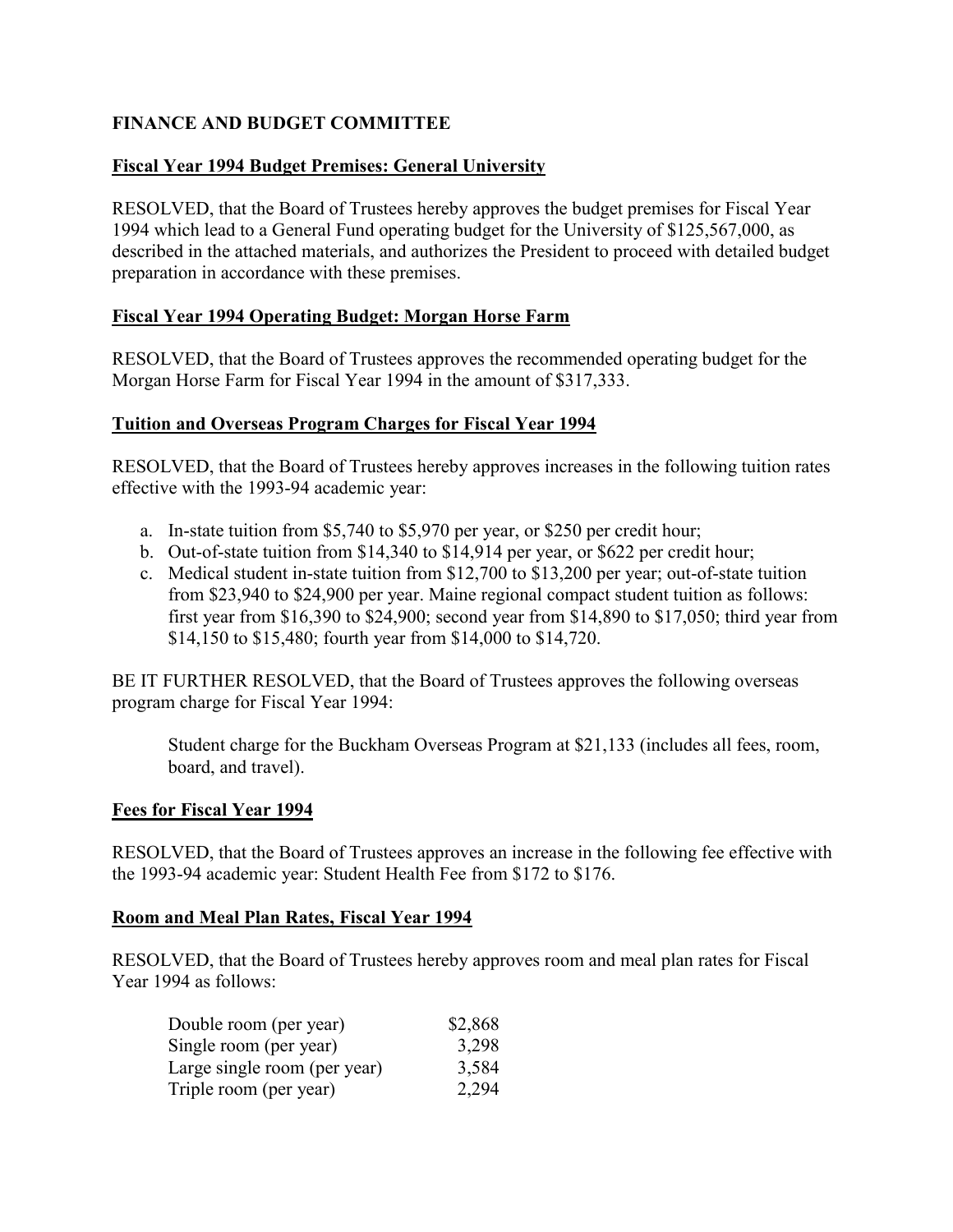Minimum meal plan only (per year) 1,508

#### <span id="page-19-0"></span>**Acceptance of Gifts and Grants /Contracts**

RESOLVED, that the Board of Trustees hereby accepts gifts in the amount of \$1,068,624.65 for the period January 13 through March 31, 1993, and grants/ contracts in the amount of \$10,220,239 for the period January 1 through March 31, 1993.

## **FULL BOARD**

## **Wire Transfers with The Howard Bank, N.A.**

RESOLVED, for purposes of utilizing the wire transfer service of The Howard Bank, N.A. (hereinafter known as the "Bank"), the University of Vermont and State Agricultural College (hereinafter known as the "Company") shall enter into a Wire Transfer Agreement with the Bank containing such terms and provisions as any one of the officers, employees, or agents of the Company set forth below and Bank shall agree upon, the execution of such Agreement to be conclusive evidence of the executing person's approval of all of the terms and provisions of such Agreement and, in order to accomplish the execution of wire transfers, such officers, employees, or agents of the Company as any of the persons specified below shall from time to time designate ("Authorized Agent") shall have full power and authority to execute transfer orders from the company's accounts. The following officers, employees, or agents of the Company, acting singly, are hereby given the power and authority to execute the Wire Transfer Agreement and to designate Authorized Agents as aforesaid: Charles L. Wolf, Treasurer; Kathleen Payne, Assistant Treasurer; Sandra Bossick, Administrative Assistant to the Treasurer; and Stephanie Woods, Interim Assistant Vice President for Financial and Personnel Services.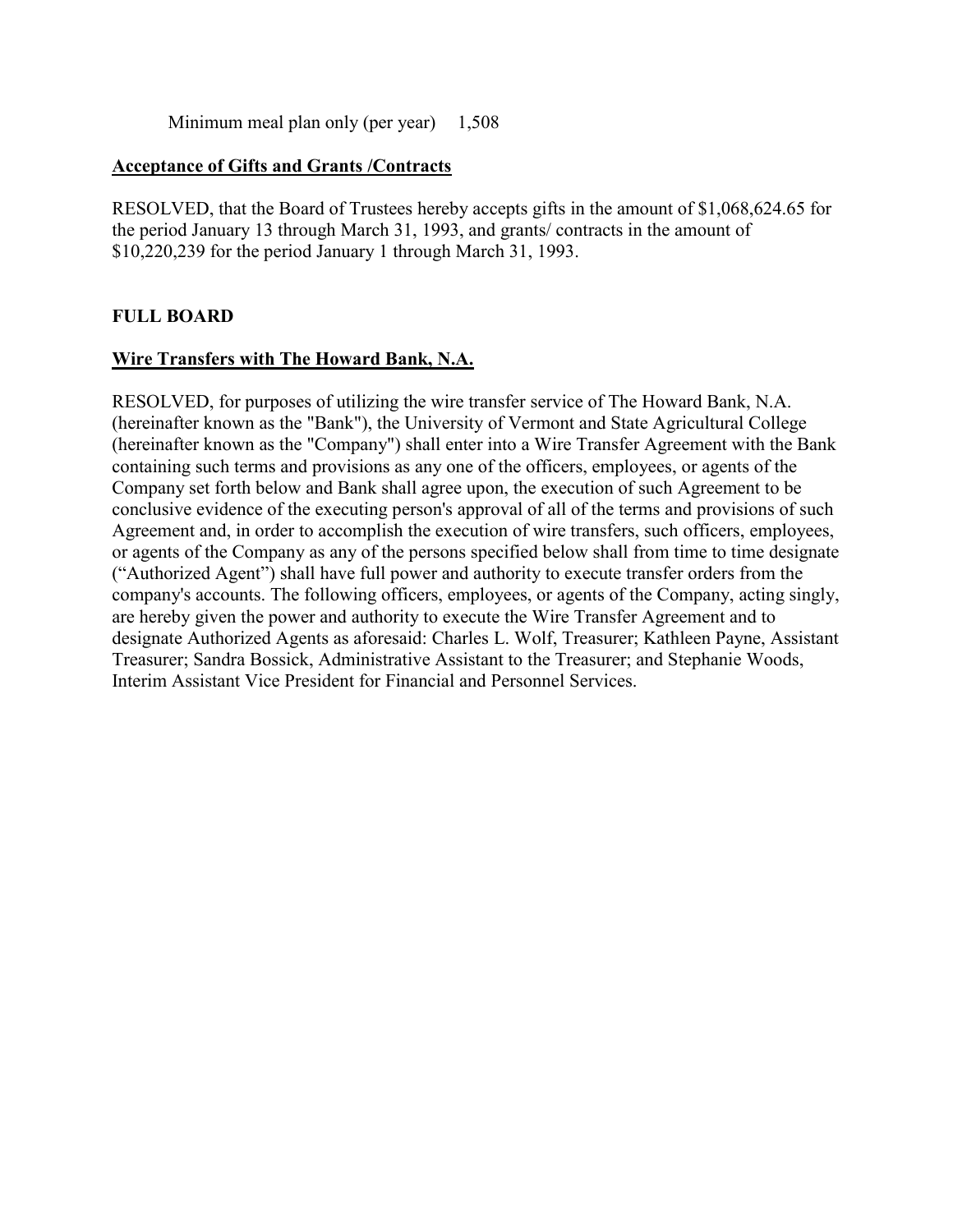#### **RESOLUTIONS PRESENTED TO THE BOARD OF TRUSTEES**

#### **February 6, 1993**

#### <span id="page-20-0"></span>**AUDIT COMMITTEE:**

#### **Audit Firm for Fiscal Year 1993 Audit**

RESOLVED, that the Board of Trustees authorizes Interim the Vice President for Administration to enter into a contract with KPMG Peat Marwick, Certified Public Accountants, to conduct the annual audit of the University and other related audits for and during the fiscal year ending June 30, 1993. The annual audit shall be conducted in compliance with the requirements of the University Bylaws and State and Federal law.

#### **ALUMNI AFFAIRS, GOVERNMENT RELATIONS, AND DEVELOPMENT COMMITTEE**

#### **Planning for Future Campaigns**

RESOLVED, that the Board of Trustees requests the President, Provost, and Vice President for Development and Alumni Relations to develop a plan, as part of the strategic plan, for development and related activities and to submit for discussion a draft of that plan to the Trustee Alumni Affairs, Government Relations, and Development Committee at the May 1993 meeting, and to present a committee-approved plan to the full Board for action at the August 1993 meeting.

## **EDUCATIONAL POLICY COMMITTEE**

#### **Staff Actions**

RESOLVED, that the Board of Trustees receives the list of staff actions and approves leaves of absence noted on page 11 of the staff actions list.

#### **Authorization for President to Award Degrees in March**

RESOLVED, that the Board of Trustees authorizes the President to award degrees in course at the associate, bachelor's, master's, doctoral, and fifth-year certificate level to the students of The University of Vermont who, on or before March 1, 1993, are certified by the deans and recommended by the Faculty Senate for their appropriate degrees. The list of names of the students to whom these degrees are awarded shall be recorded as part of the permanent minutes of this meeting.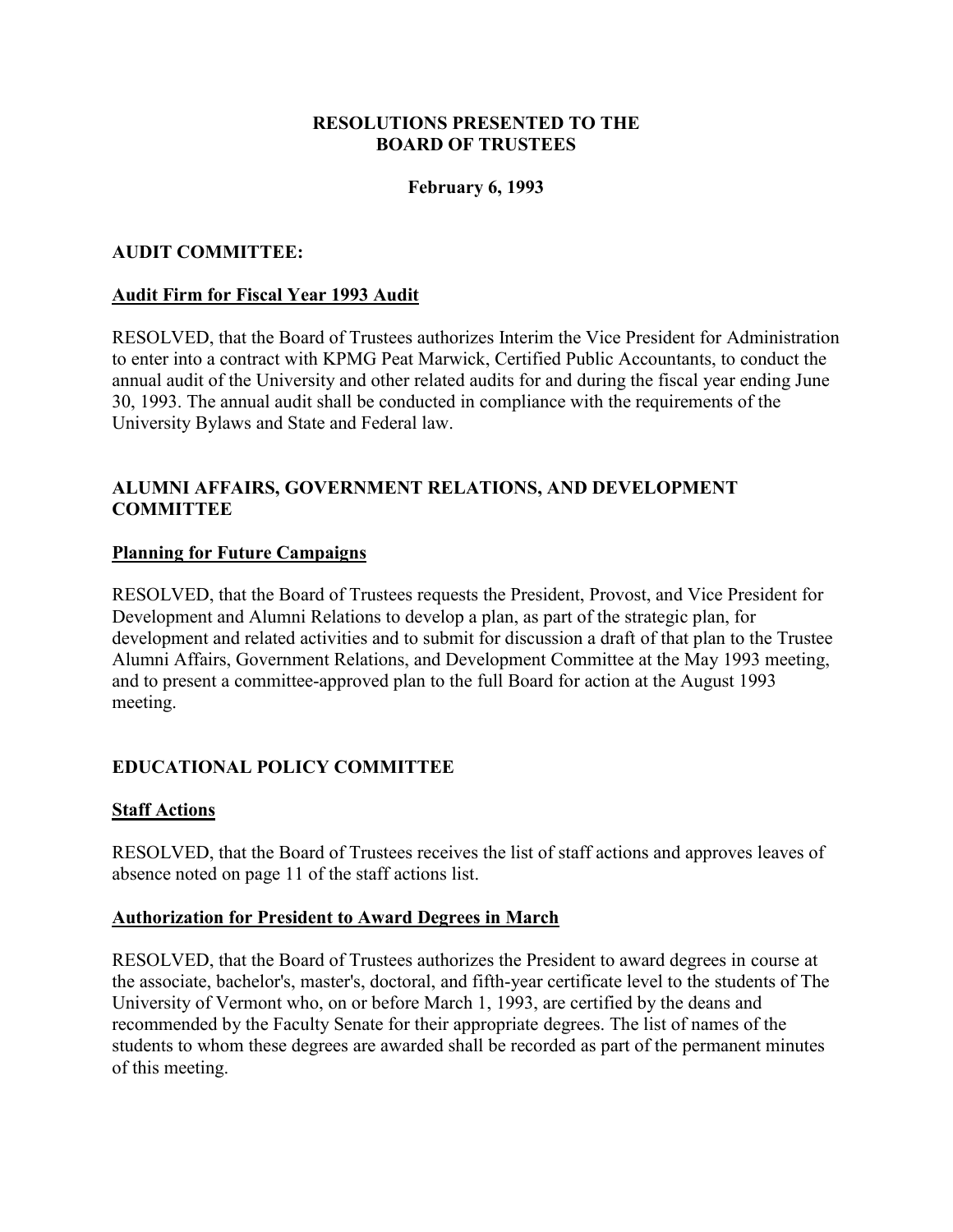# <span id="page-21-0"></span>**FINANCE AND BUDGET COMMITTEE**

#### **Acceptance of Gifts and Grants/Contracts**

RESOLVED, that the Board of Trustees hereby accepts Gifts in the amount of \$3,365,242.04 for the period September 1 through January 12, 1993 and Grants/Contracts in the amount of \$11,549,034 for the period September 16 through December 31, 1992.

#### **FULL BOARD**

#### **Establishment of Account with the Bank of Vermont**

BE IT RESOLVED, that Charles L. Wolf, Treasurer, is authorized to open a commercial checking account with the Bank of Vermont for the purpose of making U.S. Treasury tax deposits.

BE IT FURTHER RESOLVED, that the following officers and persons are authorized to sign checks drawn on the Bank of Vermont: Charles L. Wolf, Treasurer; Kathleen Payne, Assistant Treasurer; Stephanie A. Woods, Interim Assistant Vice President for Financial and Personnel Services.

#### **Transfer Between Corporate Accounts**

BE IT RESOLVED, that the Board of Trustees hereby authorizes Stephanie A. Woods, Interim Assistant Vice President for Financial and Personnel Services; Charles L. Wolf, Treasurer; and Kathleen Payne, Assistant Treasurer, to issue telephone instructions to banks for the purpose of conducting University business by making transfers between the University's corporate accounts at banks and the University's accounts at other institutions.

BE IT FURTHER RESOLVED, that any officer of this Corporation is hereby authorized to certify this resolution to whom it may concern. This resolution is to take effect February 6, 1993.

#### **Sale of Securities**

BE IT RESOLVED, that the Board of Trustees hereby authorizes only the following officers to sell securities received as contributions to the University up to a limit of \$100,000: Stephanie A. Woods, Interim Assistant Vice President for Financial and Personnel Services, Charles L. Wolf, Treasurer; and Kathleen Payne, Assistant Treasurer. The sale of securities in excess of \$100,000 in value will require the prior approval of the Chair of the Investment Committee.

BE IT FURTHER RESOLVED, that Stephanie A. Woods, Interim Assistant Vice President for Financial and Personnel Services, Charles L. Wolf, Treasurer; and Kathleen Payne, Assistant Treasurer, are authorized to execute any and all instruments necessary, proper, and desirable for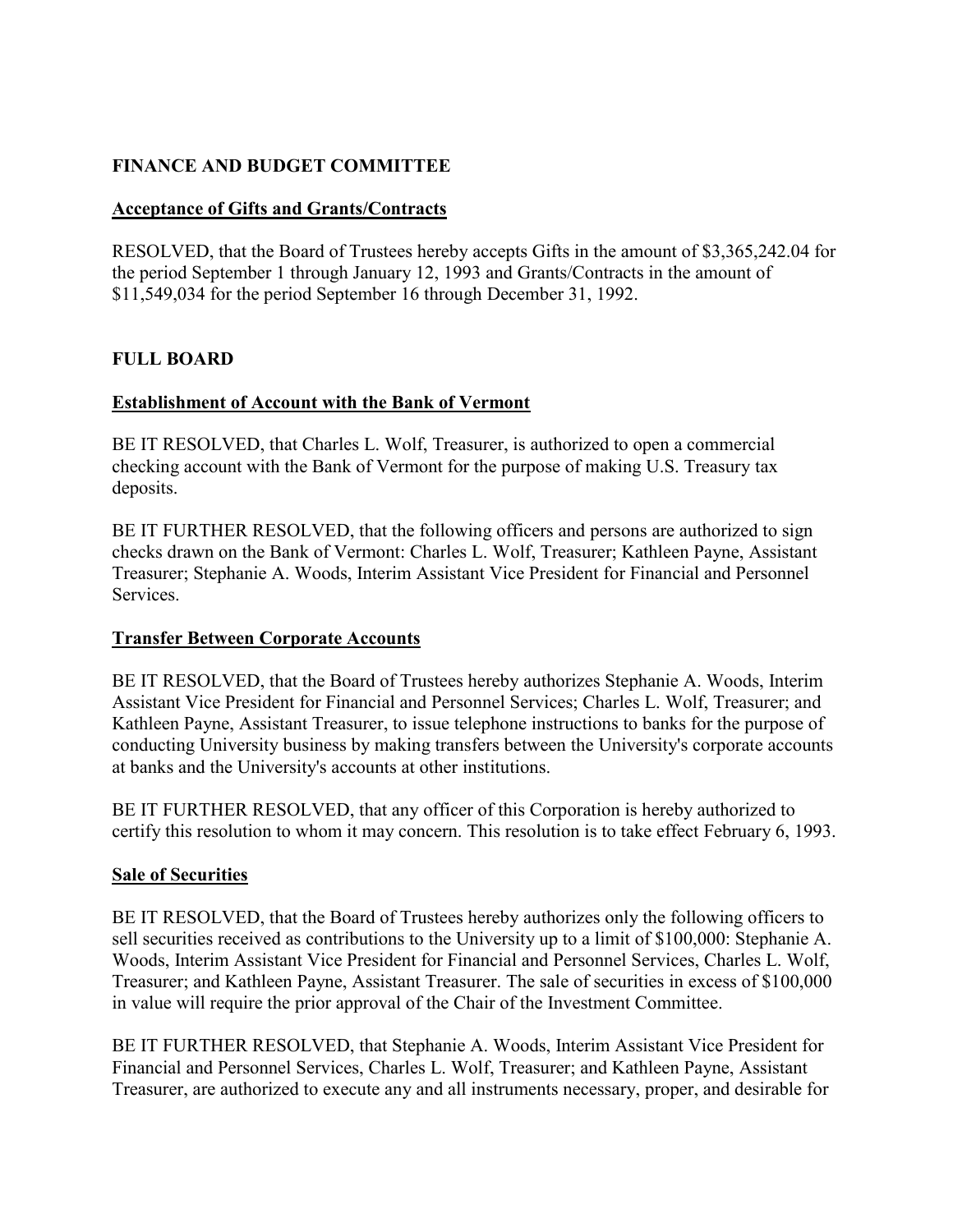<span id="page-22-0"></span>that purpose; and further that any officer of this Corporation is hereby authorized to certify this resolution to whom it may concern.

# **Flanders Charitable Remainder Unitrust**

WHEREAS, The University of Vermont, The Howard Bank of Burlington, Vermont, and Phyllis C. Flanders have collectively been appointed Trustee of The William D. Flanders Charitable Remainder Unitrust; and

WHEREAS, according to Article Six of the William D. Flanders Charitable Remainder Unitrust, the Trustee shall have the power to sell, exchange, lease, and make contracts concerning personal or real property;

RESOLVED, upon mutual agreement of the Trustee for The William D. Flanders Charitable Remainder Unitrust, the Interim Vice President for Administration, the Interim Assistant Vice President for Financial and Personnel Services, or the Treasurer, or their successors, is authorized to execute any or all papers in connection with the sale of any personal or real property which that Unitrust may hold as an asset.

## **Retiring Trustees**

WHEREAS, Afi Ahmadi, Leon F. Babbie, John H. Bloomer, Thomas C. Spater, and Stevenson H. Waltien, Jr., are nearing the completion of their terms as Trustees of The University of Vermont; and

WHEREAS, Afi Ahmadi has energetically contributed to the deliberations of this Board, particularly through his service on the Buildings and Grounds and Student Activities Committees, and has provided an incisive student perspective; and

WHEREAS, Leon Babbie has provided distinguished service to the Board, especially in his involvement in the Educational Policy, Student Activities, and Finance and Budget Committees, and as Vice Chair and Chair of the Buildings and Grounds Committee, and has been a voice of reason throughout our proceedings; and

WHEREAS, John Bloomer has ably served this Board in a number of important roles, including Vice Chair of the Audit and Student Activities Committees and membership on the Educational Policy, Buildings and Grounds, Investment, and Finance and Budget Committees; and

WHEREAS, Thomas Spater has offered tireless service and common-sense wisdom to this Board, particularly through chairing the Audit Committee and participating in the Buildings and Grounds, Student Activities, and Finance and Budget Committees; and

WHEREAS, Stevenson Waltien has unselfishly dedicated his time to meeting the needs of the Board and to the betterment of this University by chairing the Investment Committee and serving on the Alumni Affairs and Development, Executive, Finance and Budget, and Educational Policy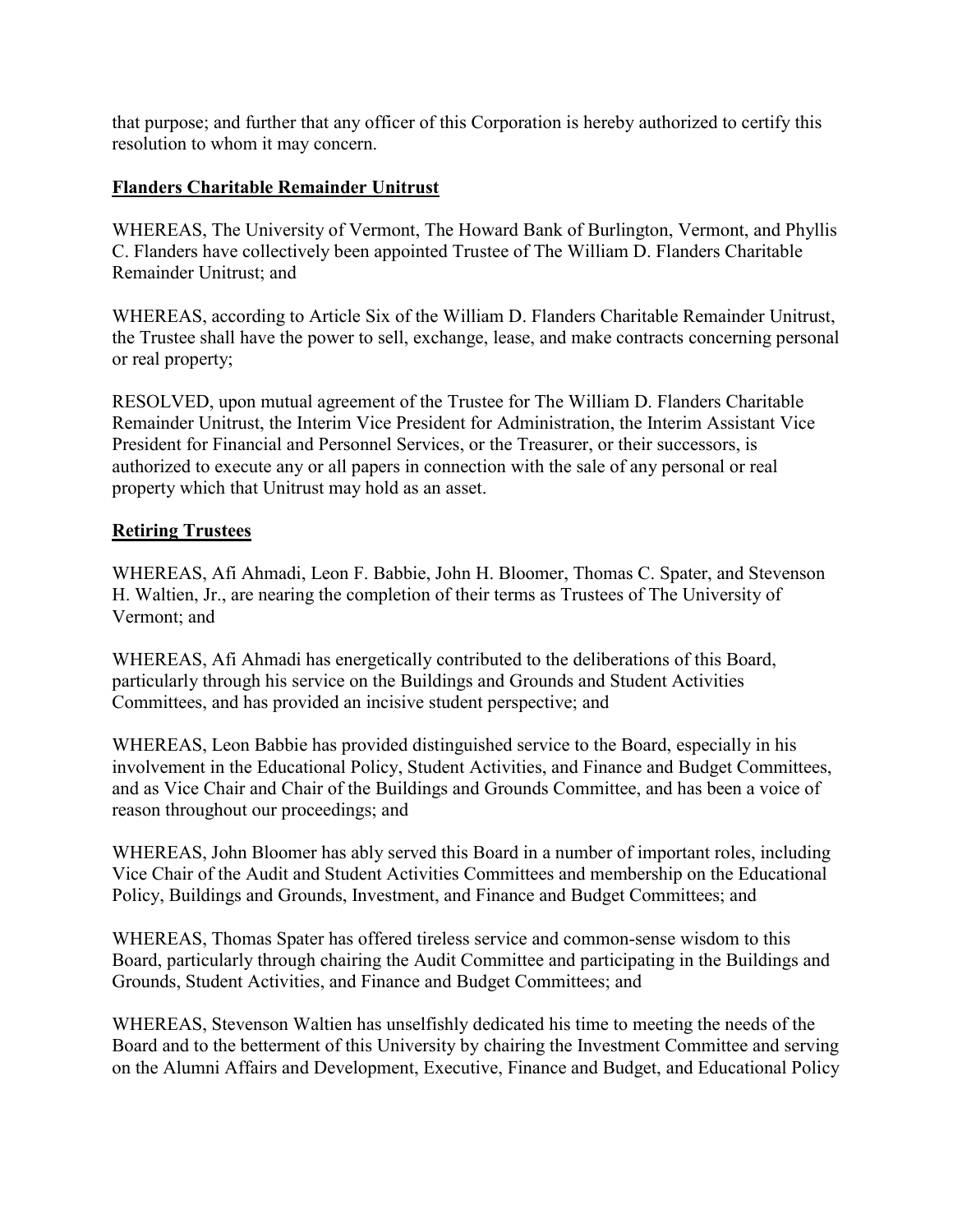Committees, and also by shouldering the task of chairing the Presidential Search Committee and Vice Chair of the Board of Trustees;

THEREFORE, BE IT RESOLVED, that the Board of Trustees of The University of Vermont and State Agricultural College expresses its sincere appreciation, ongoing affection, and heartfelt best wishes to Afi Ahmadi, Leon Babbie, John Bloomer, Tom Spater, and Steve Waltien.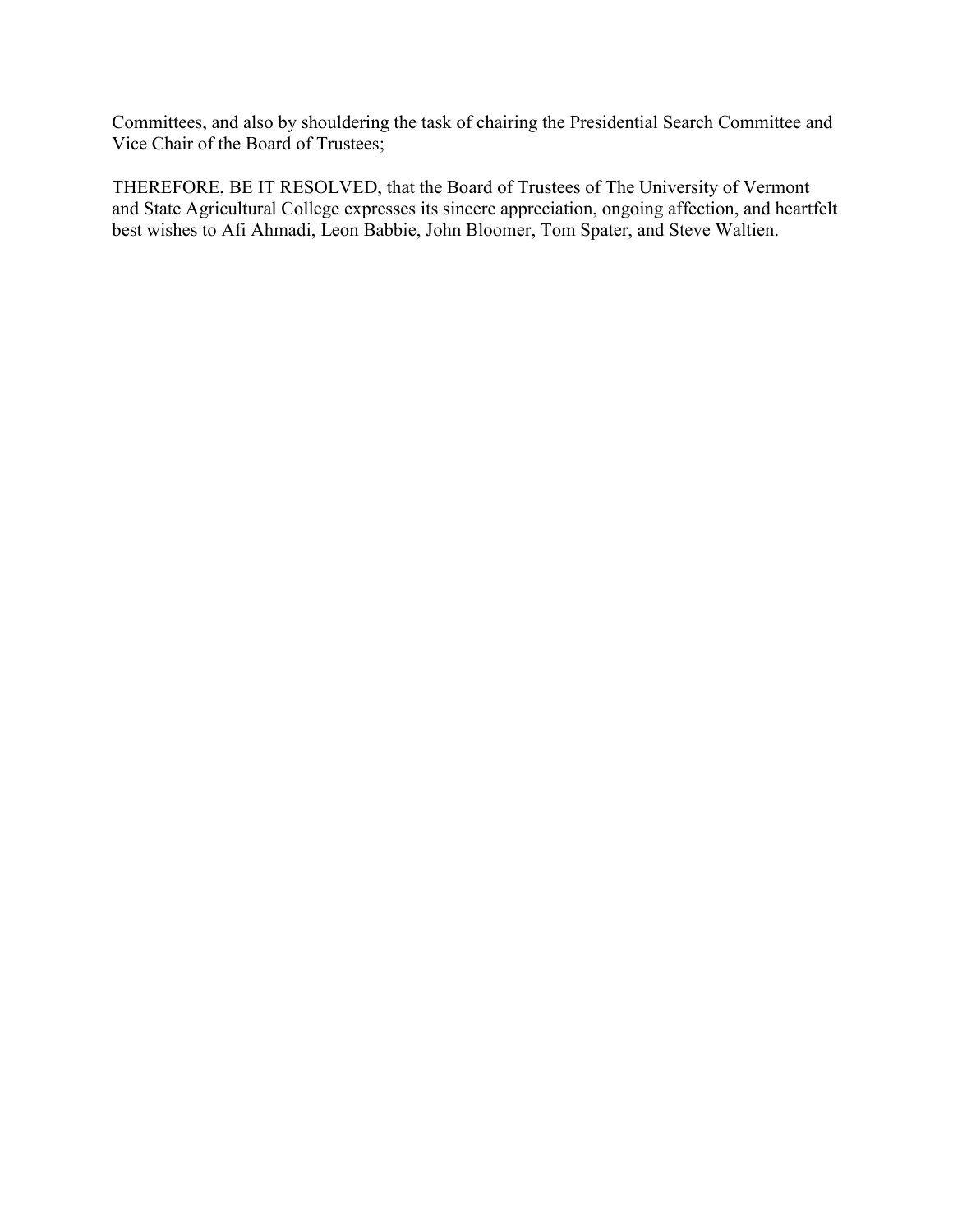#### <span id="page-24-0"></span>**BOARD OF TRUSTEES THE UNIVERSITY OF VERMONT AND STATE AGRICULTURAL COLLEGE Thursday, February 4, 1993**

A special meeting of the Board of Trustees of the University of Vermont and State Agricultural College was held on Thursday, February 4, 1993, at 6:30p.m. in Memorial Lounge of the Waterman Building.

Members present: Edward J. Austin, Leon F. Babbie, Sean P. Campbell, Richard A. Dennis, Nancy D. Foster, Luther F. Hackett, Joan Kalkin, Wendy A. Klandl, David C. Larsen, Vi L. Luginbuhl, Elisa S. Martin, Alan D. Overton, Charles R. Ross, Thomas P. Salmon, Malcolm F. Severance, James S. Shea, Sallie T. Soule, Thomas C. Spater, Ruth S. Stokes, Stevenson H. Waltien, Edward R. Zuccaro

Members absent: Afi Ahmadi, John H. Bloomer, Howard Dean, Frank E. Walsh

The meeting was called to order by Chairperson Hackett.

Ruth Stokes, Chair of the Presidential Search Committee, presented the Committee's final report and recommendation to the Board of Trustees (Appendix A) and outlined the search process as contained in the report. The Committee adopted the following resolution for presentation to the Board:

RESOLVED, that the Presidential Search Committee recommends to the Board of Trustees that internal and external recruitment be waived for the purpose of appointing Interim President Thomas P. Salmon as President for a period of time not to go beyond June 30, 1998, and that the Committee further recommends that a national search for President be initiated, in accordance with the Bylaws, no later than June 30, 1996.

At 7:10 p.m., it was moved, seconded, and voted to go into executive session to discuss the appointment of the President. Upon resumption of the open meeting at 10:00 p.m., Mr. Waltien moved the following resolution:

RESOLVED, that the Board of Trustees, with great enthusiasm, authorizes the Chair to offer to Thomas P. Salmon appointment as President of the University, upon terms and conditions consistent with Board Bylaws and the Officers' Handbook, for a period not to exceed June 30, 1998, and that a national search be initiated in accordance with the provisions of the Officers' Handbook no later than June 30, 1996.

The motion was seconded by Ms. Stokes and, upon vote, the resolution received unanimous approval.

President Salmon expressed his gratitude at having been elected to serve as the twenty-third President of The University of Vermont. The meeting was adjourned at 10:15 p.m.

Respectfully submitted,

Ruth S. Stokes, Secretary